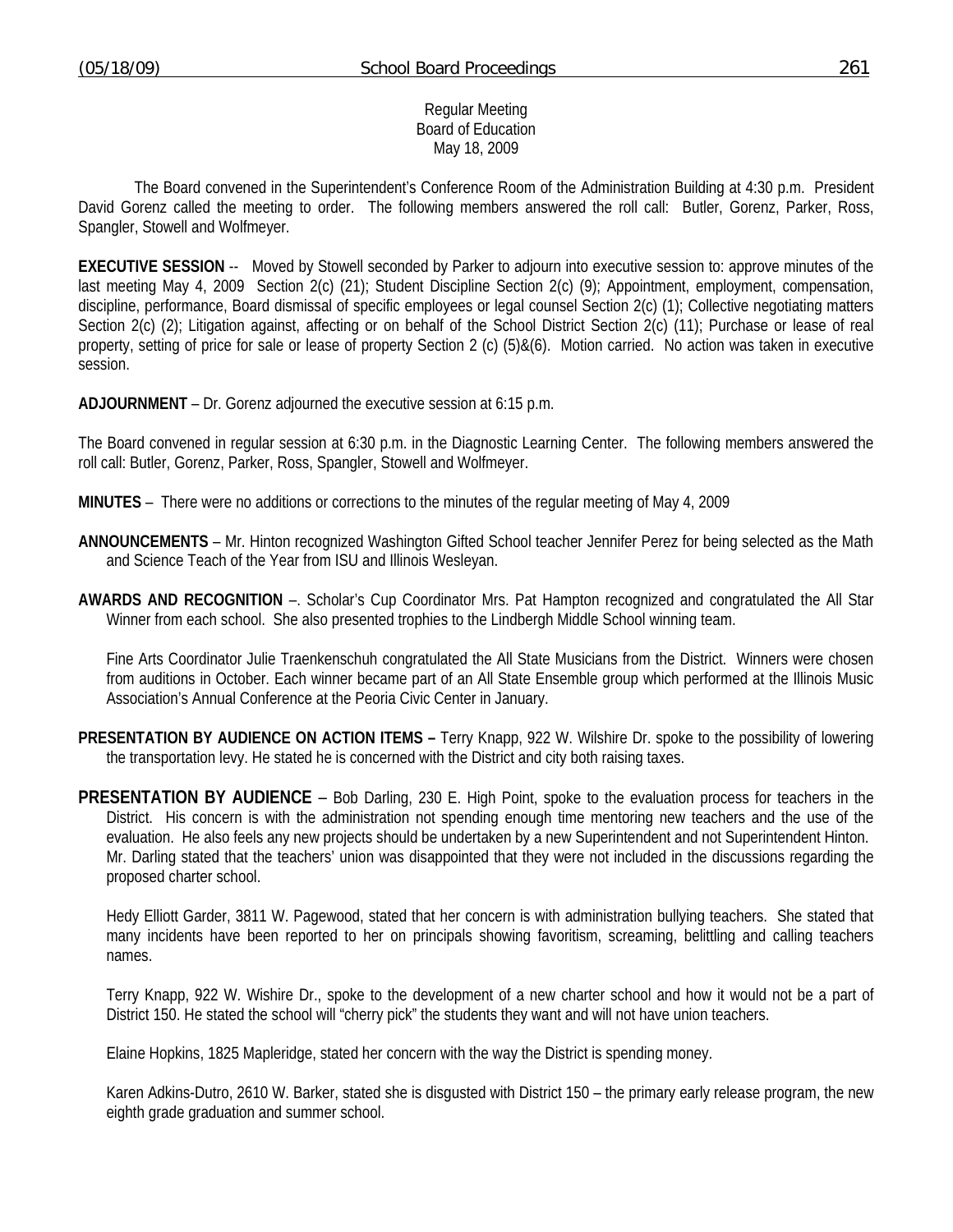Brien Dunphy, 5506 N. Plaza Dr., stated that the school board is made up of all kinds of people. He stated that the staff of a charter school will be untrained people.

Savino Sierra, 1708 S. Stanley, stated that the Board of Education should listen to the people who spoke tonight.

# **CONSENT AGENDA –**

ADOPTION OF CONSENT CALENDAR -- Moved by Spangler, seconded by Parker adoption of the consent calendar.

On roll call, 7 ayes. Motion carried.

GIFTS TO SCHOOL DISTRICT – Moved by Spangler, seconded by Parker, that the following donations be accepted and letters of appreciation sent to the donors.

\$250.00 to purchase audio tape for students in the ELL program donated by Commerce Bank to Harrison Primary **School** 

Crimson King Norway Maple Tree, valued by the donor at \$40.00, donated by Sam's Club to Roosevelt Magnet School

- Landscape timbers, topsoil, mushroom compost, valued by the donor at \$1,510.00, donated by Krumholz Brothers Landscaping to Roosevelt Magnet School
- \$200.00 for supplies donated by Heritage Bank to Von Steuben Middle School
- \$435.00 to support the production of the school play "The Music Man" donated by play patrons to Washington Gifted **School**

\$77.00 donated by individuals to support the end-of-year field trip for students at Washington Gifted School

\$50.00 donated by John Garrett to Peoria Jazz AllStars Field Trip Fund

Office Supplies, valued by the donor at \$150.00, donated to Peoria Public Schools District 150 by Sure Source

On roll call, 7 ayes. Motion carried.

PAYMENT OF BILLS -- Moved by Spangler, seconded by Parker approval of the payment of the following bills.

| FUND | <b>DESCRIPTION</b>                  | <b>BAL.SHEET</b> | <b>RFV</b> | <b>EXPENSE</b> | <b>TOTAL</b> |
|------|-------------------------------------|------------------|------------|----------------|--------------|
| 10   | EDUCATIONAL FUND                    | \$13,072.73      |            | \$496,179.45   | \$509,252.18 |
| 20   | <b>OPERATIONS, BLDG &amp; MAINT</b> |                  |            | \$97,358.36    | \$97,358.36  |
| 40   | <b>TRANSPORTATION</b>               |                  |            | \$45,928.26    | \$45,928.26  |
| 60   | CAPITAL IMPROVEMENT                 |                  |            | \$7,616.37     | \$7,616.37   |
| 90   | CAPITAL IMPROVEMENTS                |                  |            | \$637.39       | \$637.39     |
| 95   | MID CENTRAL ASSOCIATION             |                  |            | \$32,457.87    | \$32,457.87  |
| 99   | PPS ADMIN OUTREACH PROG             |                  |            | \$2,038.18     | \$2,038.18   |
|      |                                     |                  |            | \$682,215.88   | \$695,288.61 |

On roll call, 7 ayes. Motion carried.

CONSIDERATION OF BIDS – Moved by Spangler, seconded by Parker approval of the following bids. Elevator Inspections - Request for bid was sent to four (4) vendors. Vendors returned bids as follows:

| Kone Inc               | \$13,822.68 |
|------------------------|-------------|
| Long Elevator          | \$22,294.25 |
| Otis Elevator          | \$16,691.26 |
| Thyssen Krupp Elevator | \$15,610.00 |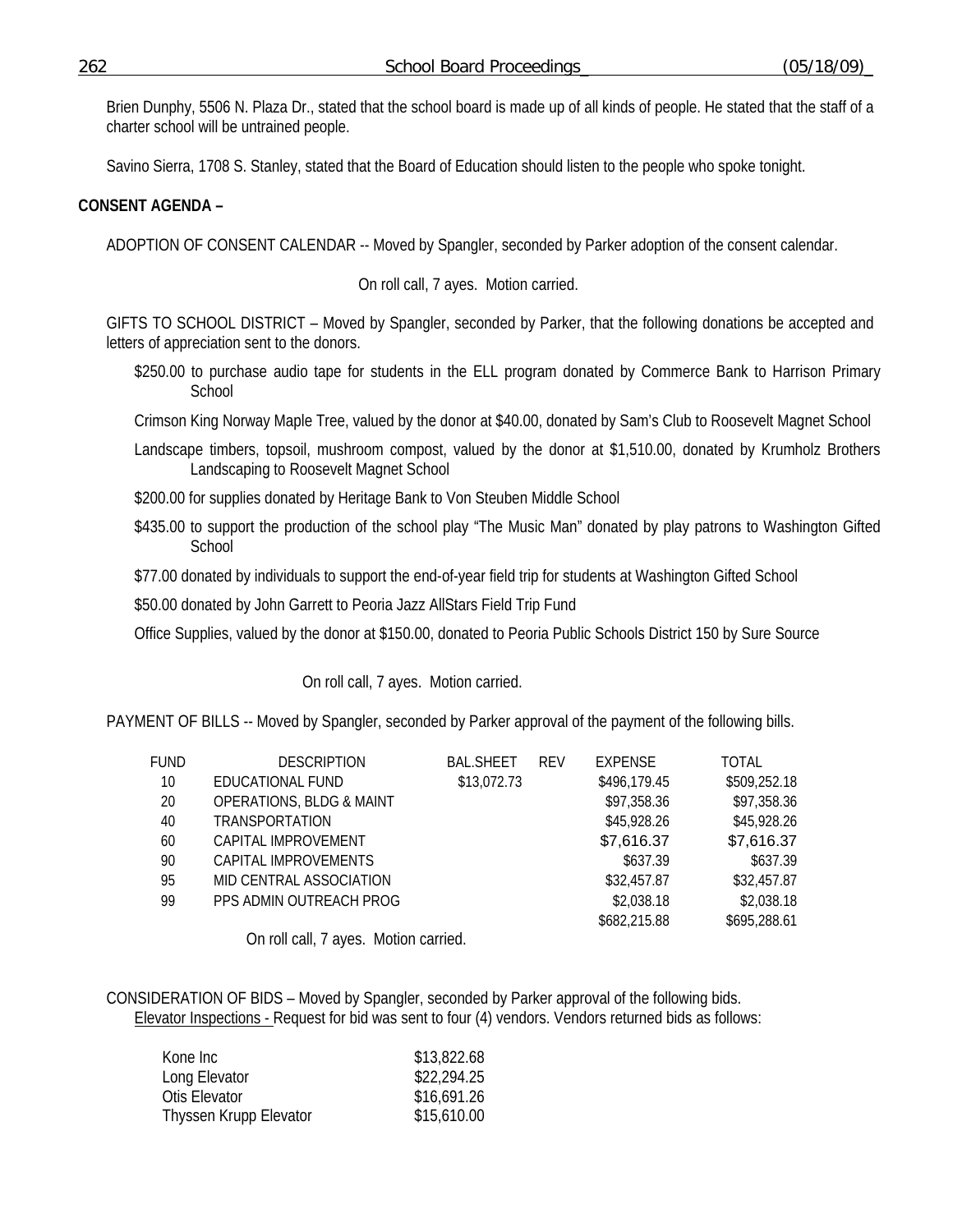The above bids were opened on Thursday, May 7, 2009, at 1:30 pm by Julie Cramer, Bruce Witzig and Debbie Brown. It is recommended to award the low bid in the amount of \$13,822.68 to Kone, Inc.

This bid will be charged to Buildings & Grounds.

#### Fire Alarm/Sprinkler Inspections

Request for bid was sent to 11 vendors. Four vendors returned bids. One did not return a complete bid. Three returned bids as follows:

| AEM, Inc.                  | \$16,740.00 |
|----------------------------|-------------|
| <b>Getz Fire Equipment</b> | \$28,818.52 |
| Oberlander Alarm Systems   | \$26,310.00 |

The above bids were opened on Thursday, May 7, 2009, at 1:30 pm by Julie Cramer, Bruce Witzig and Debbie Brown. It is recommended to award the bid in the amount of \$16,740.00 to AEM.

This bid will be charged to Buildings & Grounds.

On roll call, 7 ayes. Motion carried.

HUMAN RESOURCE REPORT -- Moved by Spangler, seconded by Parker approval of the following human resource report as presented by the administration.

#### **Certified Personnel**

**Appointments**  Administrative Summer School - Teachers Copeland, Rachel Furr, Jan Jackson, Debra Rathbun, Jodi Beneventi, Angela **Retirements** 

**Teachers** 

| 06-30-13 |
|----------|
| 06-30-13 |
| 06-30-13 |
| 06-30-13 |
| 06-30-13 |
| 06-30-13 |
| 06-30-13 |
| 06-30-13 |
| 06-30-13 |
| 06-30-13 |
| 06-30-09 |
| 06-30-13 |
| 06-30-13 |
| 06-30-13 |
| 06-30-13 |
| 06-30-13 |
| 06-30-13 |
| 06-30-13 |
|          |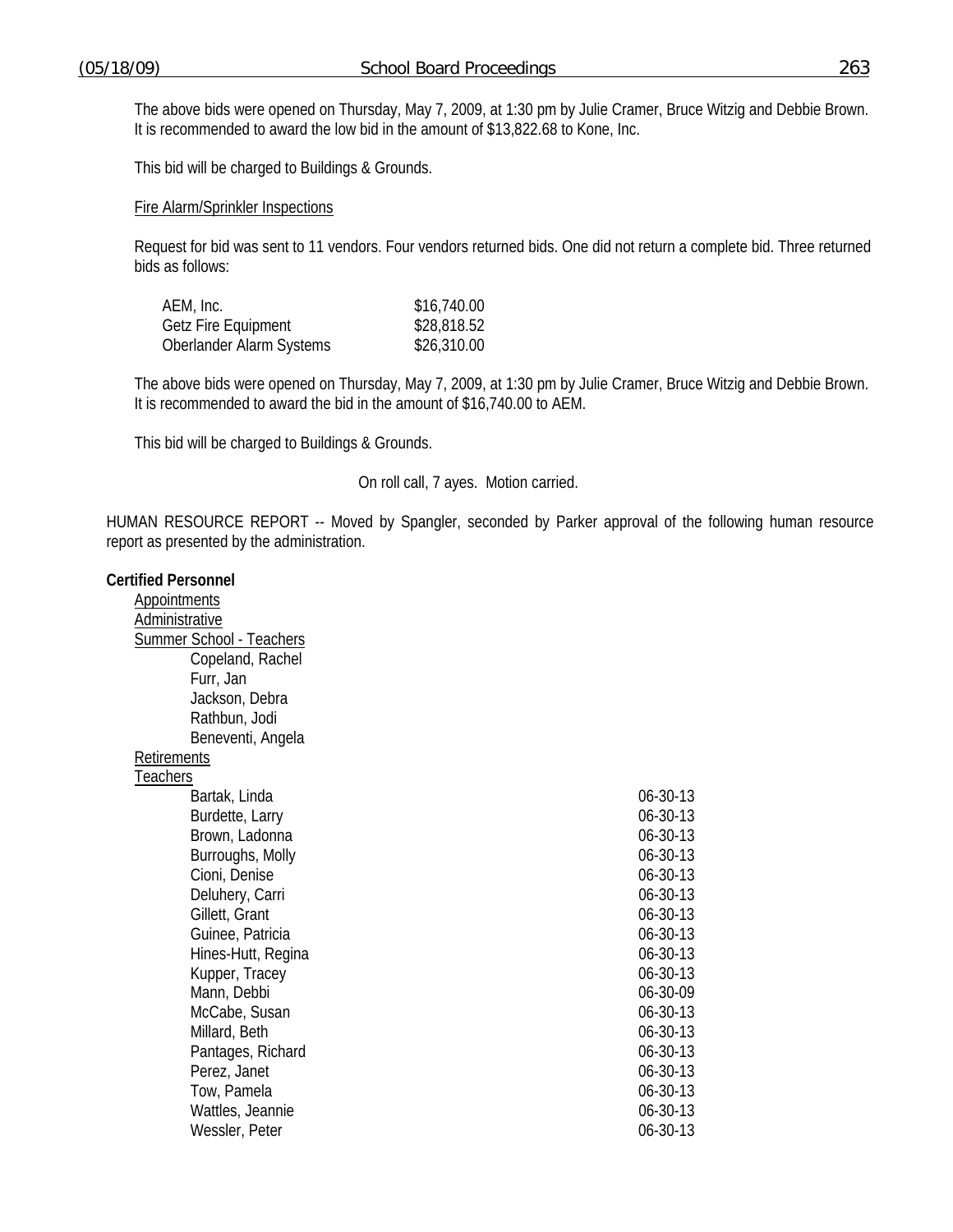| Yonker, Martha                                   | 06-30-13 |
|--------------------------------------------------|----------|
| <b>Non-Certified Personnel</b>                   |          |
| Appointments                                     |          |
| Transportation - Part Time                       |          |
| Wiley, Eugene                                    | 03-23-09 |
| Return from Leave of Absence - Full Time         |          |
| Para-professional - Full Time                    |          |
| Branch, Lydia                                    | 05-07-09 |
| Honorable DismissalsParaprofessional - Full Time |          |
| Yates, Mary                                      | 06-30-09 |
| Joraanstad, Shawn                                | 06-30-09 |
| <b>Resignations</b>                              |          |
| Cafeteria - Part Time                            |          |
| Johnson, Gary                                    | 05-07-09 |
| Clerical - Part Time Two Hour Helper             |          |
| Russell, Deloise                                 | 04-17-09 |
| Young, Andrea                                    | 04-03-09 |
| Job Coach - Part Time                            |          |
| Lewis, Zanita                                    | 04-30-09 |
| Richeson, Theressa                               | 04-23-09 |
| Transportation - Part Time                       |          |
| Panganiban, Roberto                              | 05-07-09 |
| <b>Terminations</b>                              |          |
| Cafeteria - Part Time                            |          |
| Gray, Michael                                    | 04-30-09 |
| <b>Student Workers - Part Time</b>               |          |
| Morse, Jonathan                                  | 04-24-09 |
| Transportation - Part Time                       |          |
| Good, Robert                                     | 05-06-09 |
| <b>Substitutes</b>                               |          |
| Certified                                        |          |
| <b>Appointments</b>                              |          |
| <b>Teacher</b>                                   |          |
| Bruch, Kathryn                                   | 05-13-09 |
| Non-Certified Substitute                         |          |
| <b>Appointments</b>                              |          |
| <b>Child Care Giver</b>                          |          |
| Drain, Sharver                                   | 05-13-09 |
| Wyatts, Alisha                                   | 05-13-09 |
| <b>Clerical</b>                                  |          |
| Albornoz Arguinzones, Zully                      | 05-07-09 |
| Paraprofessionals                                |          |
| Bruch, Kathryn                                   | 05-13-09 |
| Special Ed Attendants/Behavioral Assistants      |          |
| Drain, Sharver                                   | 05-13-09 |
| Watts, Alisha                                    | 05-13-09 |

On roll call, 7 ayes. Motion carried.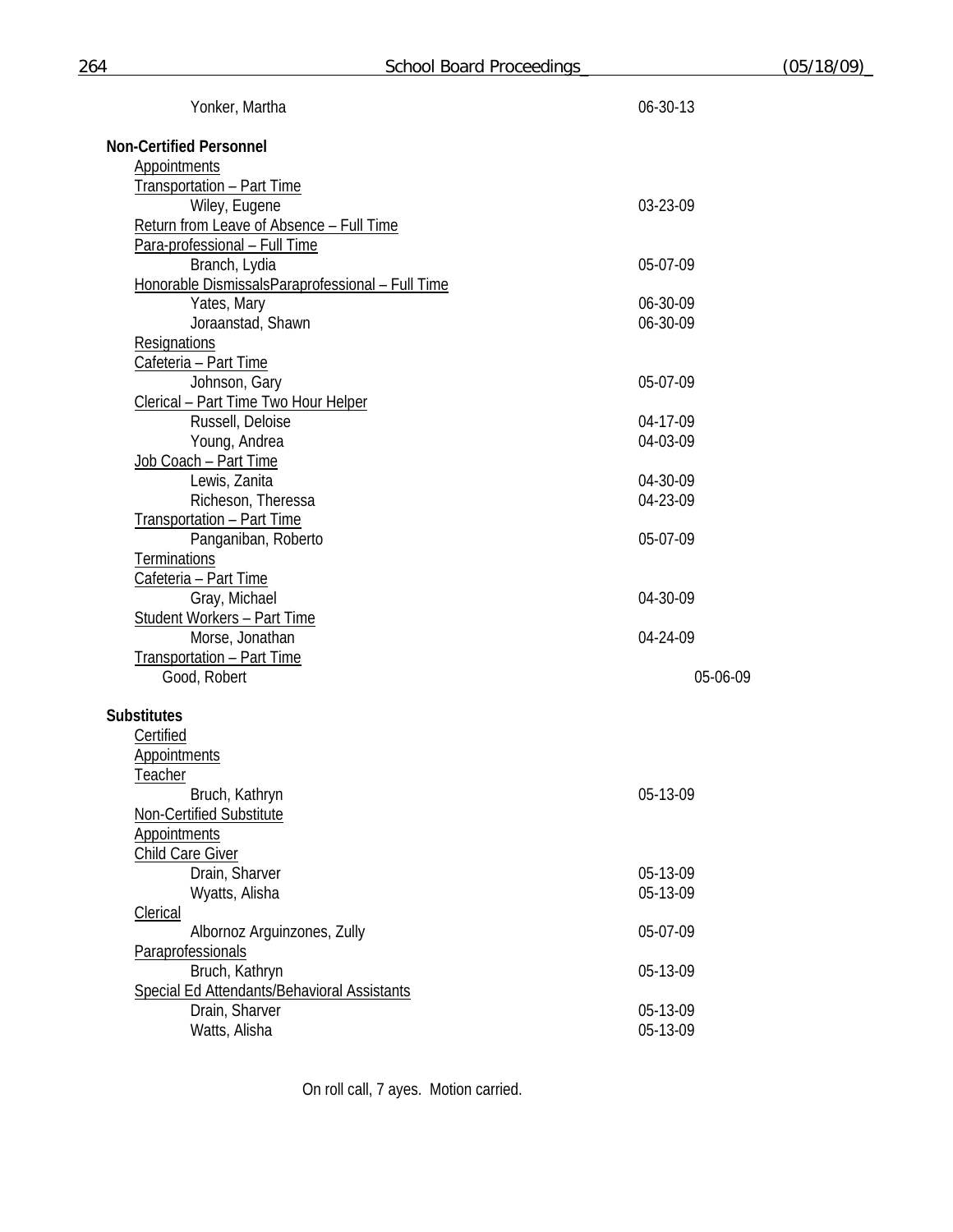TRAVEL REQUESTS - Moved by Spangler, seconded by Parker approval of the travel requests as presented by the administration. (Copy is on file in the board secretary's office.)

On roll call, 7 ayes. Motion carried.

FY-2010 OSF TUTORING CONTRACT RENEWAL - Moved by Spangler, seconded by Parker that the administration be authorized to renew an agreement with OSF for the provision of hospital tutoring services during the 2009-2010 school year at a cost not to exceed \$42,570.56.

On roll call, 7 ayes. Motion carried*.*

FY-2010 PROCTOR COMMUNITY HOSPITAL TUTORING CONTRACT RENEWAL –Moved by Spangler, seconded by Parker that the administration be authorized to renew an agreement with Proctor Community Hospital for the provision of hospital tutoring services during the 2009-2010 school year at a cost not to exceed \$3,700.00.

On roll call, 7 ayes. Motion carried

FY-2010 METHODIST CENTER FOR TUTORING CONTRACT RENEWAL – Moved by Spangler, seconded by Parker that the administration be authorized to renew an agreement with Methodist Medical Center for the provision of hospital tutoring services during the 2009-2010 school year at a cost not to exceed \$71,849.22.

On roll call, 7 ayes. Motion carried

STUDENT FEES FOR THE 2009-2010 SCHOOL YEAR – Moved by Spangler, seconded by Parker that the Board of Education approve the student fees set for the 2009-2010 school year.

On roll call, 7 ayes. Motion carried.

SHORT TERM PARTNERSHIP WITH BIG BROTHERS-BIG SISTERS FOR PAS PROJECT – Moved by Spangler, seconded by Parker that the Board of Education authorize the Administration to enter into a short-term agreement with the Heart of Illinois Big Brothers Big Sisters Organization to provide paid dedicated part-time staff support to the PAS Project (Promoting Academic Success in Young Boys of Color) in implementing the BB/BS Lunch Buddy Program in Treatment Schools for a time period beginning January 1, 2009 through July 1, 2009 (end date for the 2008-2009 School Year PAS Award), in an amount not to exceed \$8,400 with the funds coming from the PAS Initiative Grant.

> On roll call, 6 ayes. Ross, Spangler, Stowell, Wolfmeyer, Butler, Gorenz 1 abstention, Parker. Motion carried.

# **DELIBERATION AGENDA** - .

Review of Suspensions - Moved by Stowell seconded by Butler that the Review of Suspensions listed on Report No. 17 dated May 18, 2009 be approved as presented.

On roll call, 7 ayes. Motion carried.

Expulsions – Moved by Stowell seconded by Butler that the Expulsions listed on the report dated xxx be approved as presented.

> On roll call, 6 ayes. Butler, Parker, Spangler, Stowell, Wolfmeyer, Gorenz 1 nay. Ross. Motion carried.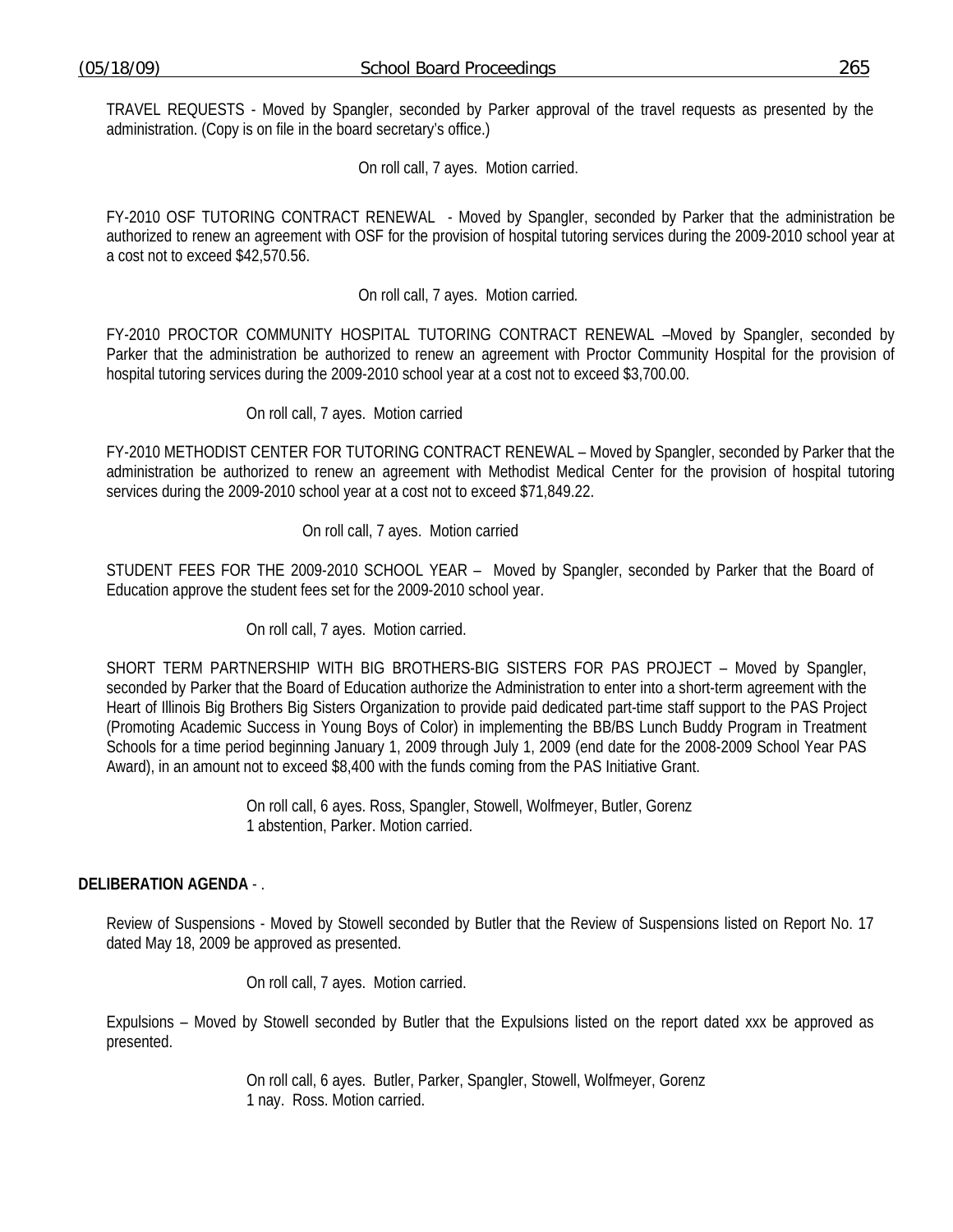**WORKING CASH BONDS** – Moved by Butler, seconded by Wolfmeyer that the Board of Education approve the consideration of a Resolution providing for the issue of general obligation school bonds of the District.

> RESOLUTION providing for the issue of \$38,000,000 General Obligation School Bonds, Series 2009, of the Board of Education of the City of Peoria, School District Number 150, Peoria County, Illinois, and for the levy of a direct annual tax sufficient to pay the principal and interest on said bonds.

\* \* \* \* \* \* \* \*

WHEREAS, pursuant to the provisions of Article 20 of the School Code of the State of Illinois (the *"Act"*), and all laws amendatory thereof and supplementary thereto, the Board of Education of the City of Peoria, School District Number 150, Peoria County, Illinois (the *"District"*), is authorized to create, establish, maintain and operate a Working Cash Fund in and for the District; and

WHEREAS, pursuant to authority of the provisions of said Article 20 the Board of Education of the District (the *"Board"*) adopted a resolution declaring its intention to avail of the provisions of said Article and issue bonds of the District in the aggregate amount of \$38,000,000 for working cash fund purposes as in and by said Article 20 provided; and

WHEREAS, pursuant to and in accordance with the Act and the provisions of Section 5 of the Local Government Debt Reform Act of the State of Illinois, as amended, notice of intention to issue said bonds pursuant to the provisions of said Article 20 was published in the *Peoria Journal Star,* the same being a newspaper of general circulation in the District, and an affidavit evidencing the publication of such notice of intention, together with a newspaper clipping of such notice as published attached thereto, have heretofore been presented to the Board and made a part of the permanent records of the Board; and

WHEREAS, more than thirty (30) days have expired since the date of the publishing of such notice of intention to issue said bonds, and no petition with the requisite number of valid signatures thereon has been filed with the Secretary of the Board requesting that the proposition to issue said bonds as authorized by the provisions of said Article 20 be submitted to the legal voters of the District; and

WHEREAS, pursuant to and in accordance with the provisions of the Bond Issue Notification Act of the State of Illinois, as amended, the Board, on the 6th day of April, 2009, adopted a resolution calling a public hearing (the *"Hearing"*) for the 4th day of May, 2009, concerning the intent of the Board to sell said bonds; and

WHEREAS, notice of the Hearing was given (i) by publication at least once not less than seven (7) nor more than thirty (30) days before the date of the Hearing in the *Peoria Journal Star,* the same being a newspaper of general circulation in the District, and (ii) by posting at least 48 hours before the Hearing a copy of said notice at the principal office of the Board; and

WHEREAS, the Hearing was held on the 4th day of May, 2009, and at the Hearing the Board explained the reasons for the proposed bond issue and permitted persons desiring to be heard an opportunity to present written or oral testimony within reasonable time limits; and

WHEREAS, the Hearing was finally adjourned on the 4th day of May, 2009; and

WHEREAS, the Board is now authorized to issue bonds to the amount of \$38,000,000 as authorized by the provisions of said Article 20 for working cash fund purposes and to levy taxes to pay principal of and interest on such bonds; and

WHEREAS, the Board deems it advisable, necessary and for the best interests of the District that \$38,000,000 of the bonds so authorized be issued at this time:

NOW, THEREFORE, Be It and It Is Hereby Resolved by the Board of Education of the City of Peoria, School District Number 150, Peoria County, Illinois, as follows:

*Section 1. Incorporation of Preambles.* The Board hereby finds that all of the recitals contained in the preambles to this Resolution are full, true and correct and does incorporate them into this Resolution by this reference.

*Section 2. Authorization.* It is hereby found and determined that the working cash fund of the District be created and the Board has been authorized by law to borrow the sum of \$38,000,000 upon the credit of the District and as evidence of such indebtedness to issue bonds of the District in said amount, the proceeds of said bonds to be used for working cash fund purposes, and that it is necessary and for the best interests of the District that there be issued at this time \$38,000,000 of the bonds so authorized.

*Section 3. Bond Details.* There be borrowed on the credit of and for and on behalf of the District the sum of \$38,000,000 for the purpose aforesaid; and that bonds of the District shall be issued in said amount, in two series,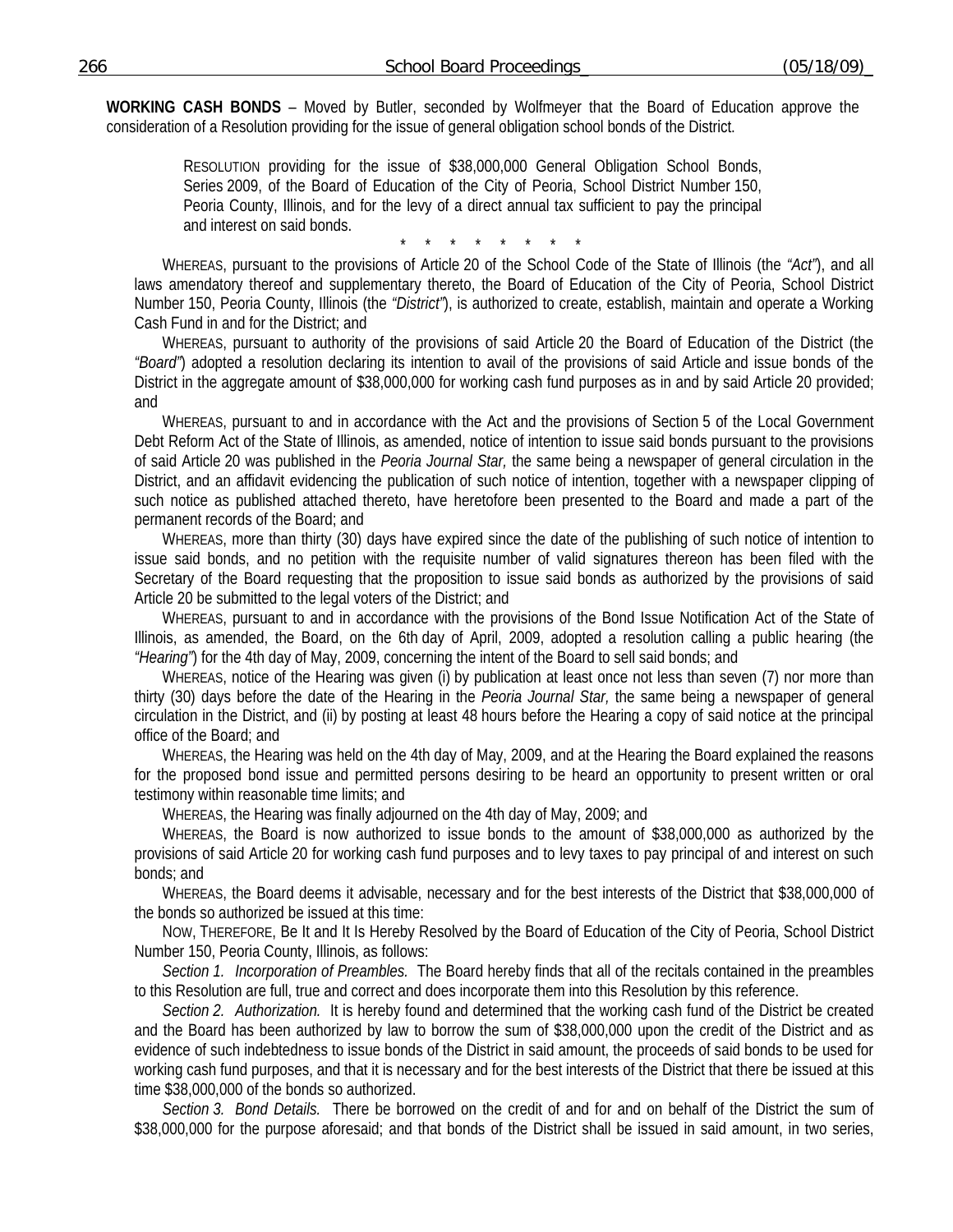designated as "General Obligation School Bonds, Series 2009A" (the *"2009A Bonds"*), and as "Taxable General Obligation School Bonds, Series 2009B" (the *"2009B Bonds"* and, together with the 2009A Bonds, the *"Bonds"*). The 2009A Bonds shall be issued in the principal amount of \$4,060,000 and the 2009B Bonds shall be issued in the principal amount of \$33,940,000. The Bonds shall be dated June 1, 2009, and shall also bear the date of authentication, shall be in fully registered form, shall be in denominations of \$5,000 each and authorized integral multiples thereof (but no single Bond shall represent installments of principal maturing on more than one date), shall be numbered 1 and upward, and the Bonds shall become due and payable serially (subject to redemption prior to maturity as hereinafter described) on January 1 of each of the years, in the amounts and bearing interest per annum as follows:

\$4,060,000 GENERAL OBLIGATION SCHOOL BONDS, SERIES 2009A YEAR OF **MATURITY** PRINCIPAL AMOUNT RATE OF INTEREST 2012 \$1,210,000 3.00% 2013 1,350,000 3.00% 2014 1,500,000 3.00% \$33,940,000 TAXABLE GENERAL OBLIGATION SCHOOL BONDS, SERIES 2009B YEAR OF **MATURITY PRINCIPAL** AMOUNT RATE OF INTEREST 2015 \$1,665,000 4.375% 2016 1,800,000 4.300% 2017 1,975,000 4.900% 2018 2,200,000 5.000% 2019 2,425,000 5.250% 2020 2,650,000 4.980% 2021 2,900,000 5.180% 2022 3,175,000 5.310% 2023 3,450,000 5.460% 2024 3,700,000 5.580% 2025 4,000,000 5.680% 2026 4,000,000 5.780%

The Bonds shall bear interest from their date or from the most recent interest payment date to which interest has been paid or duly provided for, until the principal amount of the Bonds is paid, such interest (computed upon the basis of a 360-day year of twelve 30-day months) being payable on January 1 and July 1 of each year, commencing on July 1, 2010. Interest on each Bond shall be paid by check or draft of U.S. Bank National Association, Indianapolis, Indiana (the *"Bond Registrar"*), payable upon presentation in lawful money of the United States of America, to the person in whose name such Bond is registered at the close of business on the 15th day of the month next preceding the interest payment date. The principal of the Bonds shall be payable in lawful money of the United States of America at the principal corporate trust office of the Bond Registrar.

The Bonds shall be signed by the President and Secretary of the Board, and shall be registered, numbered and countersigned by the School Treasurer who receives the taxes of the District, and in case any officer whose signature shall appear on any Bond shall cease to be such officer before the delivery of such Bond, such signature shall nevertheless be valid and sufficient for all purposes, the same as if such officer had remained in office until delivery.

All Bonds shall have thereon a certificate of authentication substantially in the form hereinafter set forth duly executed by the Bond Registrar, as authenticating agent of the District and showing the date of authentication. No Bond shall be valid or obligatory for any purpose or be entitled to any security or benefit under this Resolution unless and until such certificate of authentication shall have been duly executed by the Bond Registrar by manual signature, and such certificate of authentication upon any such Bond shall be conclusive evidence that such Bond has been authenticated and delivered under this Resolution. The certificate of authentication on any Bond shall be deemed to have been executed by the Bond Registrar if signed by an authorized officer of the Bond Registrar, but it shall not be necessary that the same officer sign the certificate of authentication on all of the Bonds issued hereunder.

*Section 4. Registration of Bonds; Persons Treated as Owners.* (a) *General.* The District shall cause books (the *"Bond Register"*) for the registration and for the transfer of the Bonds as provided in this Resolution to be kept at the principal corporate trust office of the Bond Registrar, which is hereby constituted and appointed the registrar of the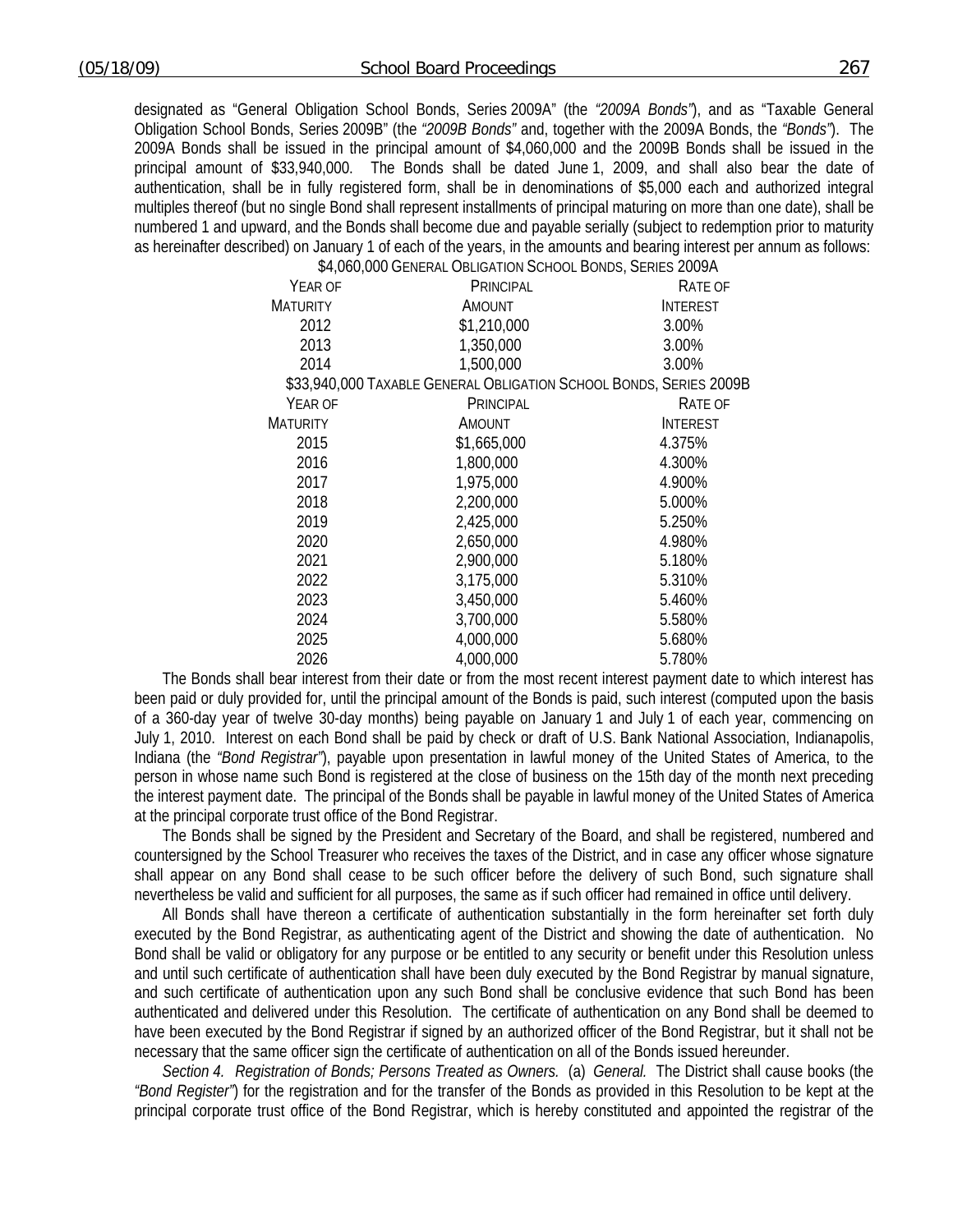District. The District is authorized to prepare, and the Bond Registrar shall keep custody of, multiple Bond blanks executed by the District for use in the transfer and exchange of Bonds.

Upon surrender for transfer of any Bond at the principal corporate trust office of the Bond Registrar, duly endorsed by, or accompanied by a written instrument or instruments of transfer in form satisfactory to the Bond Registrar and duly executed by, the registered owner or his attorney duly authorized in writing, the District shall execute and the Bond Registrar shall authenticate, date and deliver in the name of the transferee or transferees a new fully registered Bond or Bonds of the same maturity of authorized denominations, for a like aggregate principal amount. Any fully registered Bond or Bonds may be exchanged at said office of the Bond Registrar for a like aggregate principal amount of Bond or Bonds of the same maturity of other authorized denominations. The execution by the District of any fully registered Bond shall constitute full and due authorization of such Bond and the Bond Registrar shall thereby be authorized to authenticate, date and deliver such Bond, *provided, however,* the principal amount of outstanding Bonds of each maturity authenticated by the Bond Registrar shall not exceed the authorized principal amount of Bonds for such maturity less previous retirements.

The Bond Registrar shall not be required to transfer or exchange any Bond during the period beginning at the close of business on the 15th day of the month next preceding any interest payment date on such Bond and ending at the opening of business on such interest payment date, nor to transfer or exchange any 2009B Bond after notice calling such Bond for redemption has been mailed, nor during a period of fifteen (15) days next preceding mailing of a notice of redemption of any 2009B Bonds.

The person in whose name any Bond shall be registered shall be deemed and regarded as the absolute owner thereof for all purposes, and payment of the principal of or interest on any Bond shall be made only to or upon the order of the registered owner thereof or his legal representative. All such payments shall be valid and effectual to satisfy and discharge the liability upon such Bond to the extent of the sum or sums so paid.

No service charge shall be made for any transfer or exchange of Bonds, but the District or the Bond Registrar may require payment of a sum sufficient to cover any tax or other governmental charge that may be imposed in connection with any transfer or exchange of Bonds, except in the case of the issuance of a 2009B Bond or 2009B Bonds for the unredeemed portion of a 2009B Bond surrendered for redemption.

 (b) *Global Book-Entry System.* The Bonds shall be initially issued in the form of a separate single fully registered Bond for each of the maturities of the Bonds determined as described in Section 3 hereof. Upon initial issuance, the ownership of each such Bond shall be registered in the Bond Register in the name of Cede & Co., or any successor thereto (*"Cede"*), as nominee of The Depository Trust Company, New York, New York, and its successors and assigns (*"DTC"*). All of the outstanding Bonds shall be registered in the Bond Register in the name of Cede, as nominee of DTC, except as hereinafter provided. The President and Secretary of the Board, the Superintendent and chief business official of the District and the Bond Registrar are each authorized to execute and deliver, on behalf of the District, such letters to or agreements with DTC as shall be necessary to effectuate such book-entry system (any such letter or agreement being referred to herein as the *"Representation Letter"*), which Representation Letter may provide for the payment of principal of or interest on the Bonds by wire transfer.

With respect to Bonds registered in the Bond Register in the name of Cede, as nominee of DTC, the District and the Bond Registrar shall have no responsibility or obligation to any broker-dealer, bank or other financial institution for which DTC holds Bonds from time to time as securities depository (each such broker-dealer, bank or other financial institution being referred to herein as a *"DTC Participant"*) or to any person on behalf of whom such a DTC Participant holds an interest in the Bonds. Without limiting the immediately preceding sentence, the District and the Bond Registrar shall have no responsibility or obligation with respect to (i) the accuracy of the records of DTC, Cede or any DTC Participant with respect to any ownership interest in the Bonds, (ii) the delivery to any DTC Participant or any other person, other than a registered owner of a Bond as shown in the Bond Register, of any notice with respect to the Bonds, including any notice of redemption, or (iii) the payment to any DTC Participant or any other person, other than a registered owner of a Bond as shown in the Bond Register, of any amount with respect to the principal of or interest on the Bonds. The District and the Bond Registrar may treat and consider the person in whose name each Bond is registered in the Bond Register as the holder and absolute owner of such Bond for the purpose of payment of principal and interest with respect to such Bond, for the purpose of giving notices of redemption and other matters with respect to such Bond, for the purpose of registering transfers with respect to such Bond, and for all other purposes whatsoever. The Bond Registrar shall pay all principal of and interest on the Bonds only to or upon the order of the respective registered owners of the Bonds, as shown in the Bond Register, or their respective attorneys duly authorized in writing, and all such payments shall be valid and effective to fully satisfy and discharge the District's obligations with respect to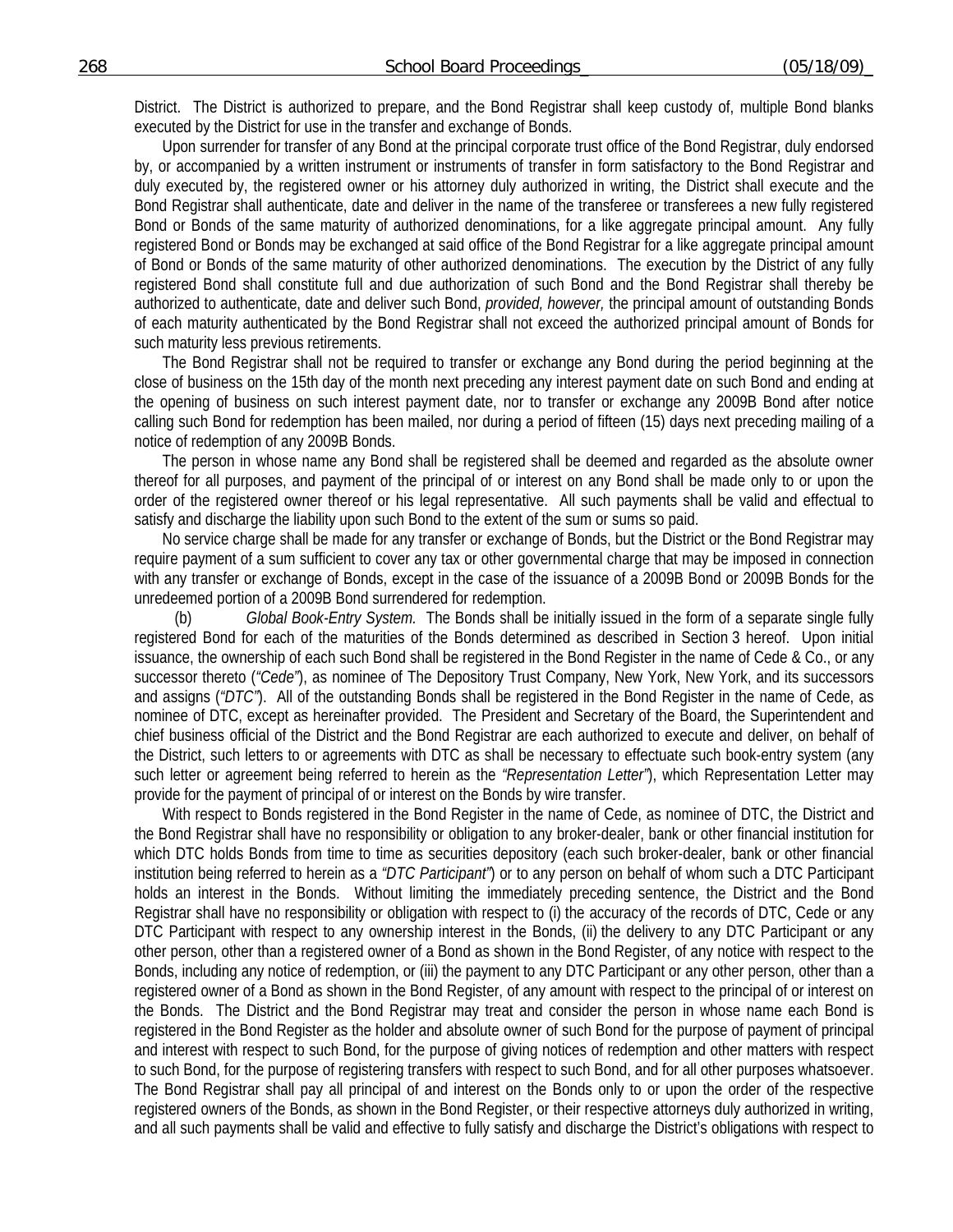payment of the principal of and interest on the Bonds to the extent of the sum or sums so paid. No person other than a registered owner of a Bond as shown in the Bond Register, shall receive a Bond evidencing the obligation of the District to make payments of principal and interest with respect to any Bond. Upon delivery by DTC to the Bond Registrar of written notice to the effect that DTC has determined to substitute a new nominee in place of Cede, and subject to the provisions in Section 3 hereof with respect to the payment of interest to the registered owners of Bonds at the close of business on the 15th day of the month next preceding the applicable interest payment date, the name "Cede" in this Resolution shall refer to such new nominee of DTC.

In the event that (i) the District determines that DTC is incapable of discharging its responsibilities described herein and in the Representation Letter, (ii) the agreement among the District, the Bond Registrar and DTC evidenced by the Representation Letter shall be terminated for any reason or (iii) the District determines that it is in the best interests of the beneficial owners of the Bonds that they be able to obtain certificated Bonds, the District shall notify DTC and DTC Participants of the availability through DTC of certificated Bonds and the Bonds shall no longer be restricted to being registered in the Bond Register in the name of Cede, as nominee of DTC. At that time, the District may determine that the Bonds shall be registered in the name of and deposited with such other depository operating a universal book-entry system, as may be acceptable to the District, or such depository's agent or designee, and if the District does not select such alternate universal book-entry system, then the Bonds may be registered in whatever name or names registered owners of Bonds transferring or exchanging Bonds shall designate, in accordance with the provisions of Section 4(a) hereof.

Notwithstanding any other provisions of this Resolution to the contrary, so long as any Bond is registered in the name of Cede, as nominee of DTC, all payments with respect to principal of and interest on such Bond and all notices with respect to such Bond shall be made and given, respectively, in the name provided in the Representation Letter.

*Section 5. Redemption*. The 2009B Bonds maturing on and after January 1, 2020, shall be subject to redemption prior to maturity at the option of the District as a whole, or in part in integral multiples of \$5,000 in any order of their maturity as determined by the District (less than all of the 2009B Bonds of a single maturity to be selected by the Bond Registrar), on January 1, 2019, and on any date thereafter, at the redemption price of par plus accrued interest to the redemption date.

The 2009B Bonds shall be redeemed only in the principal amount of \$5,000 and integral multiples thereof. The District shall, at least forty-five (45) days prior to the redemption date (unless a shorter time period shall be satisfactory to the Bond Registrar) notify the Bond Registrar of such redemption date and of the principal amount and maturity or maturities of 2009B Bonds to be redeemed. For purposes of any redemption of less than all of the outstanding 2009B Bonds of a single maturity, the particular 2009B Bonds or portions of 2009B Bonds to be redeemed shall be selected by lot by the Bond Registrar from the 2009B Bonds of such maturity by such method of lottery as the Bond Registrar shall deem fair and appropriate; *provided* that such lottery shall provide for the selection for redemption of 2009B Bonds or portions thereof so that any \$5,000 2009B Bond or \$5,000 portion of a 2009B Bond shall be as likely to be called for redemption as any other such \$5,000 2009B Bond or \$5,000 portion. The Bond Registrar shall make such selection upon the earlier of the irrevocable deposit of funds with an escrow agent sufficient to pay the redemption price of the 2009B Bonds to be redeemed or the time of the giving of official notice of redemption.

The Bond Registrar shall promptly notify the District in writing of the 2009B Bonds or portions of 2009B Bonds selected for redemption and, in the case of any 2009B Bond selected for partial redemption, the principal amount thereof to be redeemed.

*Section 6. Redemption Procedure*. Unless waived by any holder of 2009B Bonds to be redeemed, notice of the call for any such redemption shall be given by the Bond Registrar on behalf of the District by mailing the redemption notice by first class mail at least thirty (30) days and not more than sixty (60) days prior to the date fixed for redemption to the registered owner of the 2009B Bond or 2009B Bonds to be redeemed at the address shown on the Bond Register or at such other address as is furnished in writing by such registered owner to the Bond Registrar.

All notices of redemption shall state:

- (1) the redemption date,
- (2) the redemption price,

 (3) if less than all outstanding 2009B Bonds are to be redeemed, the identification (and, in the case of partial redemption, the respective principal amounts) of the 2009B Bonds to be redeemed,

 (4) that on the redemption date the redemption price will become due and payable upon each such 2009B Bond or portion thereof called for redemption, and that interest thereon shall cease to accrue from and after said date,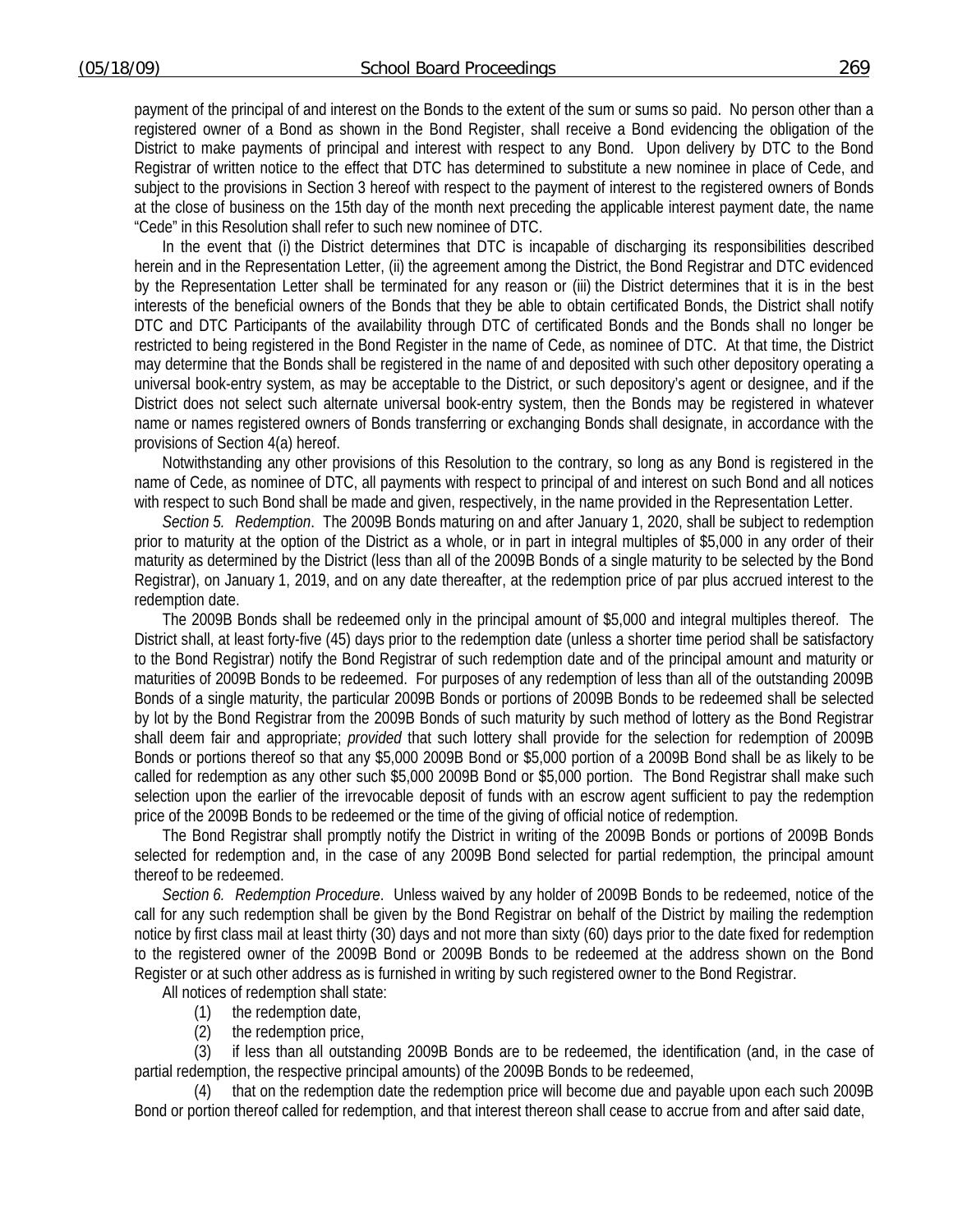(5) the place where such 2009B Bonds are to be surrendered for payment of the redemption price, which place of payment shall be the principal corporate trust office of the Bond Registrar, and

(6) such other information then required by custom, practice or industry standard.

Unless moneys sufficient to pay the redemption price of the 2009B Bonds to be redeemed shall have been received by the Bond Registrar prior to the giving of such notice of redemption, such notice may, at the option of the District, state that said redemption shall be conditional upon the receipt of such moneys by the Bond Registrar on or prior to the date fixed for redemption. If such moneys are not received, such notice shall be of no force and effect, the District shall not redeem such 2009B Bonds, and the Bond Registrar shall give notice, in the same manner in which the notice of redemption shall have been given, that such moneys were not so received and that such 2009B Bonds will not be redeemed. Otherwise, prior to any redemption date, the District shall deposit with the Bond Registrar an amount of money sufficient to pay the redemption price of all the 2009B Bonds or portions of 2009B Bonds which are to be redeemed on that date.

Subject to the provisions for a conditional redemption described above, notice of redemption having been given as aforesaid, the 2009B Bonds or portions of 2009B Bonds so to be redeemed shall, on the redemption date, become due and payable at the redemption price therein specified, and from and after such date (unless the District shall default in the payment of the redemption price) such 2009B Bonds or portions of 2009B Bonds shall cease to bear interest. Upon surrender of such 2009B Bonds for redemption in accordance with said notice, such 2009B Bonds shall be paid by the Bond Registrar at the redemption price. Installments of interest due on or prior to the redemption date shall be payable as herein provided for payment of interest. Upon surrender for any partial redemption of any 2009B Bond, there shall be prepared for the registered holder a new 2009B Bond or 2009B Bonds of the same maturity in the amount of the unpaid principal.

If any 2009B Bond or portion of 2009B Bond called for redemption shall not be so paid upon surrender thereof for redemption, the principal shall, until paid, bear interest from the redemption date at the rate borne by the 2009B Bond or portion of 2009B Bond so called for redemption. All 2009B Bonds which have been redeemed shall be cancelled and destroyed by the Bond Registrar and shall not be reissued.

*Section 7. Form of Bond.* The Bonds shall be in substantially the following form; *provided, however,* that if the text of the Bond is to be printed in its entirety on the front side of the Bond, then paragraph [2] and the legend, "See Reverse Side for Additional Provisions", shall be omitted and paragraphs [6] and thereafter, as appropriate, shall be inserted immediately after paragraph [1]:

Dr. Butts introduced Mr. Kevin McCanna from Speer Financial, Inc. Mr. McCanna recommended that the Board approve the bids which he felt were favorable to the District. He reported that the sale was last week and the average interest rate was 5.22% with most of the bonds being taxable. The bonds will add 21.7 cents to the tax rate for next year. He did note that if the EAV for the District rises it could reduce the rate. The District will net \$37.6 million in proceeds from the sale. Interest cost for the bonds will total \$22,461,886.82. Mr. McCanna stated that there is no penalty to cash in the bonds early if it is done after 1-1-2019.

Dr. Gorenz thanked all those that worked to see that the District received an A+ rating from Standard and Poor.

Discussion was held on the lowering of the levy for the Transportation Fund. Dr. Butts recommended looking at the levy in the fall and noted that reimbursement from the State could be late. If the Board of Education chose to lower the rate there would be less funding for new buses and a lower balance in the Transportation Fund could lower the financial rating the District receives from the state.

#### On roll call, 7 ayes. Motion carried.

**RESOLUTION FOR WORKING CASH FUND** – Moved by Butler, seconded by parker that the Board of Education approve the consideration of a Resolution regarding use of proceeds from the sale of Working Cash Bonds.

#### **RESOLUTION REGARDING THE WORKING CASH FUND**

**NOW, THEREFORE, BE IT RESOLVED** that the **BOARD OF EDUCATION, CITY OF PEORIA SCHOOL DISTRICT NO. 150, Peoria County, a school district of the State of Illinois**, hereby: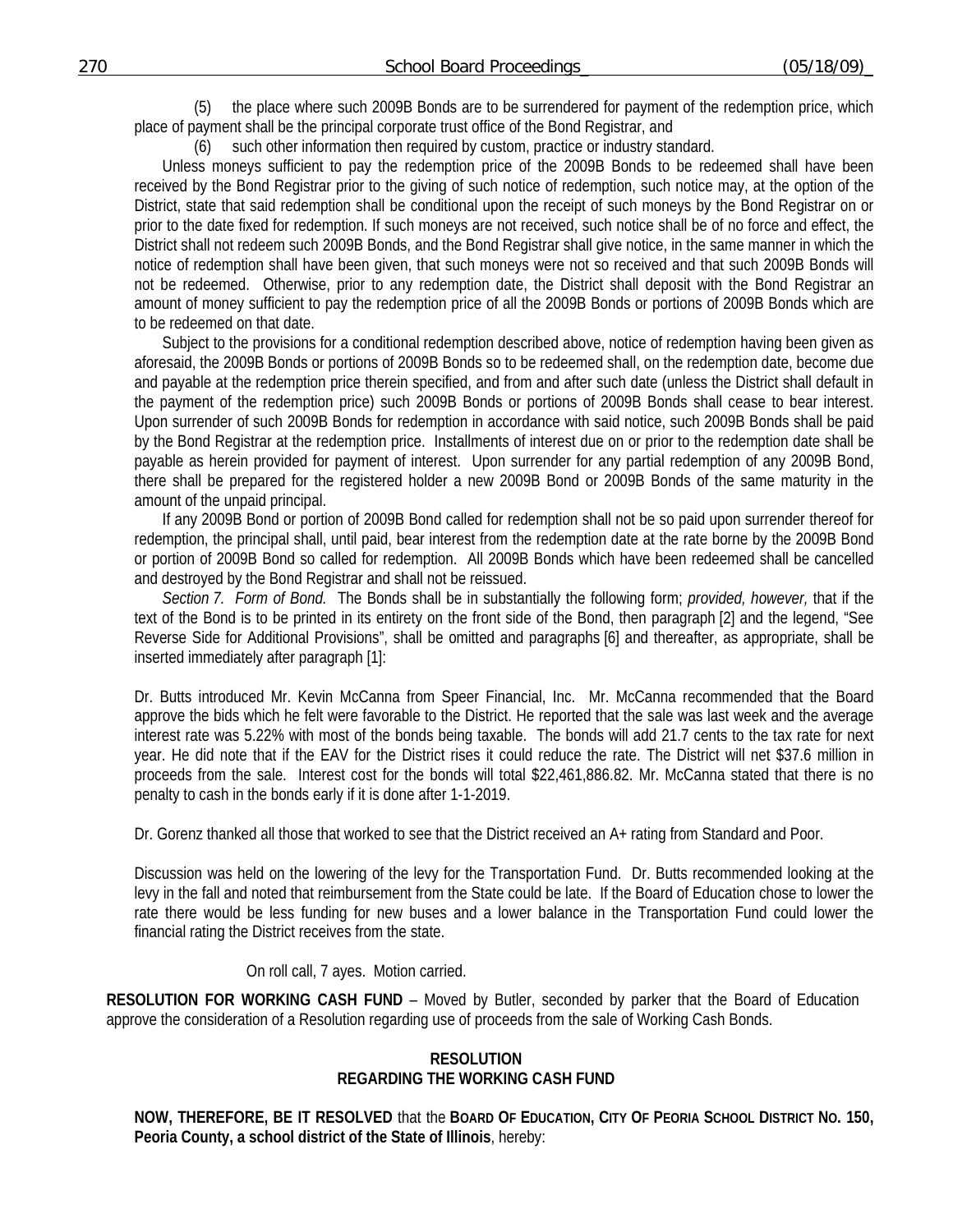- 1. **Declares** The Working Cash Fund has been established for the purpose of enabling the school district to have sufficient funds for the ordinary and necessary expenditures of the District. The proceeds of the Bonds appropriated for the working cash fund shall be set aside in the Working Cash Fund that will be held apart, maintained and administered as provided in Article 20 of the [School Code] at least until all the Bonds have been retired, and shall not be used for any other purpose whatsoever.
- 2. **Authorizes:** The Treasurer and Controller for the remainder of the current budget year to transfer funds from the Working Cash Fund as loans to the Education Fund to ensure that the District will have at all times sufficient money in its Education Fund to meet the demands for ordinary and necessary expenditures and to preserve the tax exempt status of the General Obligation School Bonds Series 2009A.
- 3. **Declares:** That the Board of Education will not abate or abolish the Working Cash Fund unless a resolution to abate or abolish the Working Cash Fund is affirmatively approved by five of the seven board members.

**ADOPTED**: this 18th day of May, 2009.

Dr. Butts clarified that the District A+ rating came about because of the explanation given on how the District would use the proceeds from the Bond Sale and by stressing that the Board of Education is committed to getting their financial house in order and creating efficiencies. Dr. Butts stated that he and Dr. Durflinger are strongly recommending that the Working Cash dollars stay in reserve and be used only when the District has a cash crisis. He noted that the District owes \$10 million on June 30, 2009 for the first portion of the TAWs and \$20 million on September 29, 2009. In total the District collects \$62 million in property taxes and almost half of that amount will have to be spent on those warrants. He emphasized that the District needs to work towards keeping working cash as a cash reserve to cover cash flow issues. He noted that if the District would have had \$15 to \$20 million in cash reserves this year they would not have had a cash flow crisis. He noted that the district did have a balanced budget, but the revenues did not come in as expected. The State still owes the District approximately \$15 million for categoricals. He summarized that he cannot stress enough that the Board of Education adopt this resolution and not use working cash dollars to pay operating expenses – keep on the path of creating efficiencies and work towards excess each year to build up a cash reserve.

Dr. Butts reported on the projected General State Aid figures for next year. He stated that the best information appears to be that most categoricals will be flat. The State Aid amount depends upon what happens in the State Legislature. Reports to him indicated that aid could be cut 10 cents and that would mean a \$4 million loss to the District – unfortunately that number will probably not be available until August.

On roll call, 7 ayes. Motion carried.

**CHARTWELLS FOOD SERVICE CONTRACT** – Moved by Stowell, seconded by Butler that the Food Service Contract between the School District and Chartwells be renewed for a one year period, beginning July 1, 2009 and ending June 30, 2010, at a cost increase of 1%.

Mrs. Parker asked that administration look into different options for food services to make sure that the district is getting the best price and the best food for students. Mrs. Wolfmeyer would like to see cost estimates for bringing food services back in-house.

Attorney Walvoord reported that through negotiations the increase in cost to the contract was reduced from 5% to 1% saving the District over \$120,000.

On roll call, 7 ayes. Motion carried.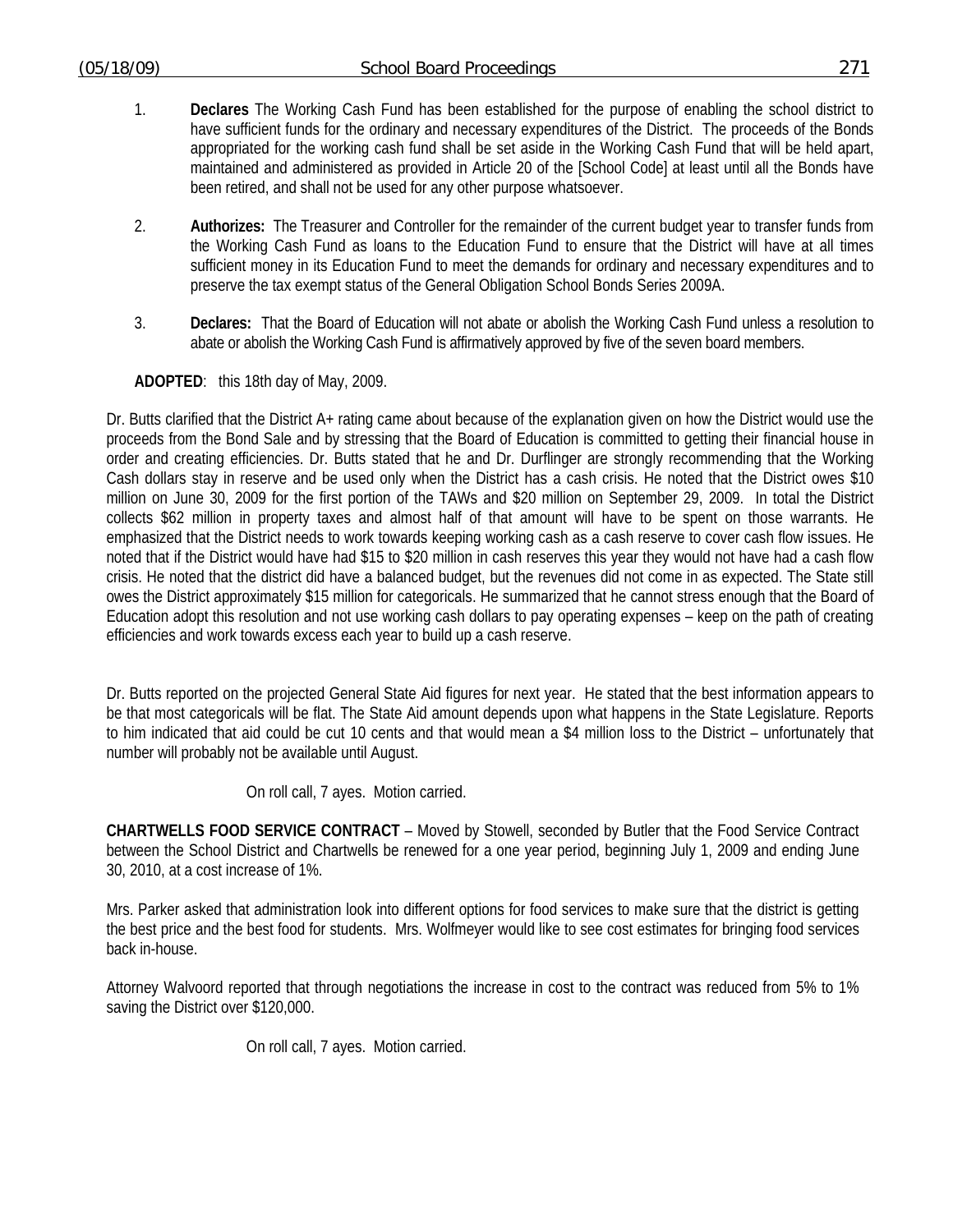**FINAL READING OF CHANGES TO BOARD POLICY** –Moved by Spangler, seconded by Butler that this be the final reading of changes to Board of Education Policy 7:50 Students, School Admissions and Student Transfers and Policy 8:22 Community Relations, Building Rental Philosophy.

# **Board Policy 7:50 Students School Admissions and Student Transfers**

Age - To be eligible for admission, a child must be 5 years old on or before September 1 of that school term. To be eligible to admission to early childhood pre-school programs, a child must be 3 years old on or before September 1 of the current school year. A child with exceptional needs who qualifies for special education services is eligible for admission at 3 years of age.

# Admission Procedure

A. All students must register for school each year on the dates and at the place designated by the Superintendent.

Parents/guardians enrolling in the District for the first time must present:

- 1. A certified copy of the student's birth certificate. Upon failure of a person enrolling a student to provide a copy of the student's birth certificate the building Principal shall immediately notify the local law enforcement agency and shall also notify the person enrolling the student in writing that, unless he or she complies within 10 days, the case shall be referred to the local law enforcement authority for investigation. If compliance is not obtained within that 10-day period, the Principal shall so refer the case. The Principal shall immediately report to the local law enforcement authority any material received pursuant to this paragraph that appears inaccurate or suspicious in form or content.
- 2. Proof of residence, as required by Board policy 7:60, Residence.
- 3. Proof of disease immunization or detection and the required physical examination and dental examination, as required by State law and Board policy 7:100, Health Examinations, Immunizations, and Exclusion of Students.
- B. Parents of current students will be notified in writing of the time and dates for registration. Notice for new enrollees will be posted on the District web site and other appropriate venues.
- C. Each year, the parent or guardian of a current student or a new enrollee must register and attend orientation prior to the student being assigned to a classroom.

# Homeless Children

Any homeless child shall be immediately admitted, even if the child or child's parent/guardian is unable to produce records normally required for enrollment. Board policy 6:140, Education of Homeless Children, and its implementing administrative procedure, govern the enrollment of homeless children.

# Student Transfers To and From Non-District Schools

A student may transfer into or out of the District according to State law and procedures developed by the Superintendent. The Superintendent is delegated all authority granted to the Board of Education in order to implement this policy, subject to specific Board action to the contrary. A student seeking to transfer into the District must serve the entire term of any suspension or expulsion, imposed for any reason by any public or private school, in this or any other state, before being admitted into the School District.

# Student Transfers From Edison Partnership Schools

Students who have enrolled and commenced attendance at an Edison Partnership School shall be allowed to transfer and attend another District school only at the end of the school year. Students are expected to complete the school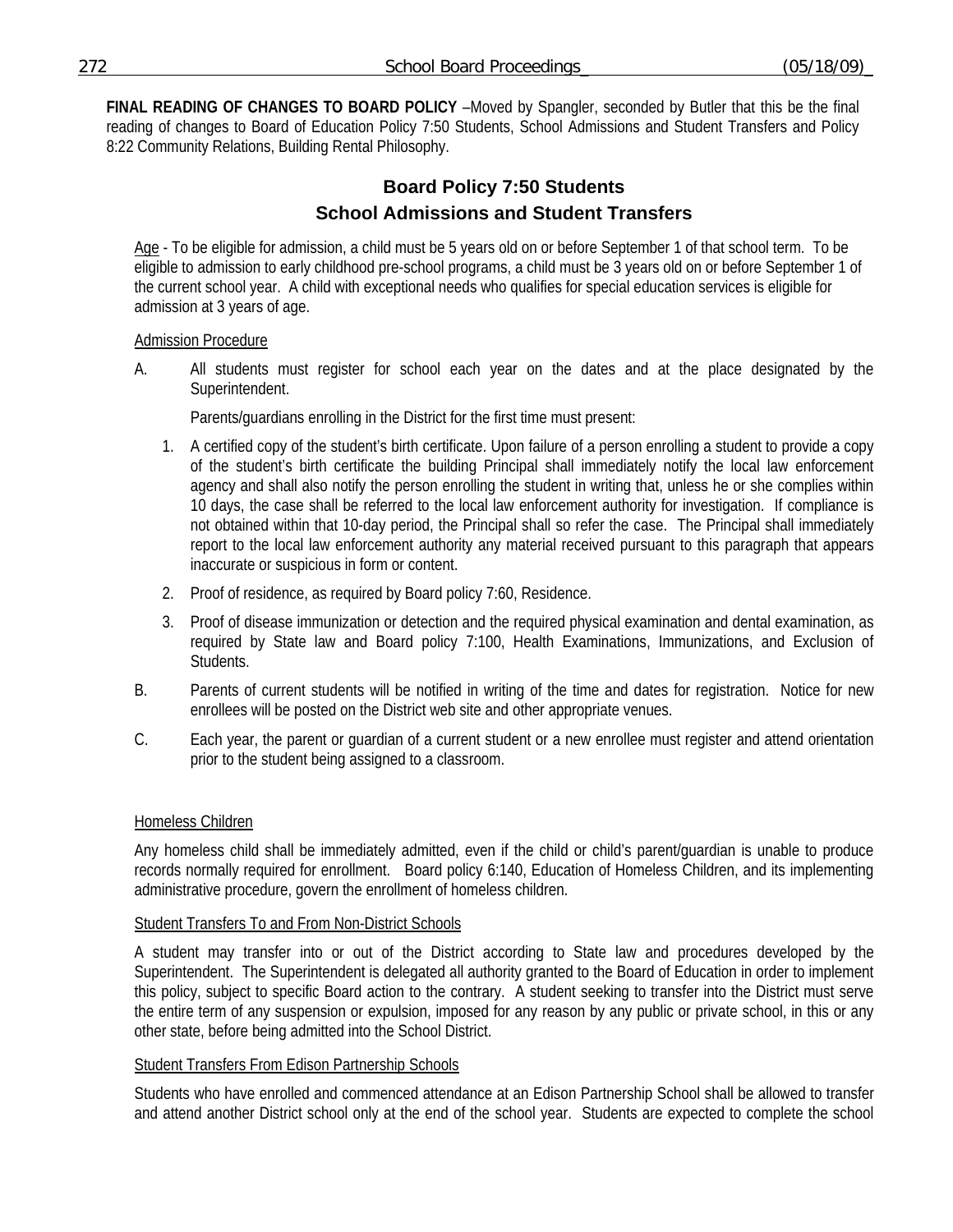year at the Edison Schools. Transfers would take effect for the upcoming school year. Exceptions to this policy may only be granted by the Superintendent.

### Student Transfers from Valeska Hinton Early Childhood Center

Students who have enrolled and commenced attendance at Valeska Hinton Early Childhood Education Center shall be allowed to transfer and attend another District school only at the end of the first semester of each respective school year. Exceptions to this policy may only be granted by the Superintendent.

#### Foreign Students

The District accepts foreign exchange students with a J-1 visa and who reside within the District as participants in an exchange program sponsored by organizations screened by administration. Exchange students on a J-1 visa are not required to pay tuition.

Privately sponsored exchange students on an F-1 visa may be enrolled if an adult resident of the District has temporary guardianship and the student lives in the home of that guardian. Exchange students on an F-1 visa are required to pay tuition at the established District rate. F-1 visa student admission is limited to high schools and attendance may not exceed 12 months.

The Board of Education may limit the number of exchange students admitted in any given year. Exchange students must comply with District immunization requirements. Once admitted, exchange students become subject to all District policies and regulations governing students.

### Re-enrollment

Re-enrollment shall be denied to any individual 19 years of age or above who has dropped out of school and who could not earn sufficient credits during the normal school year(s) to graduate before his or her 21st birthday. However, at the Superintendent's or designee's discretion and depending on program availability, the individual may be enrolled in a graduation incentives program established under 105 ILCS 5/26-16 or an alternative learning opportunities program established under 105 ILCS 5/13B-1 (See 6:110, Programs for Students At Risk of Academic Failure and/or Dropping Out of School and Graduation Incentives Program). Before being denied re-enrollment the District will offer the individual due process as required in cases of expulsion under policy 7:210, Expulsion Procedures. A person denied re-enrollment will be offered counseling and be directed to alternative educational programs, including adult education programs, that lead to graduation or receipt of a GED diploma. This section does not apply to students eligible for special education under the Individuals with Disabilities In Education Act or accommodation plans under the Americans with Disabilities Act.

LEGAL REF.: McKinney Homeless Assistance Act, 42 U.S.C. § 11431 et seq.

Family Educational Rights and Privacy Act, 20 U.S.C. § 1232. Illegal Immigrant and Immigrant Responsibility Act of 1996, 8 U.S.C. § 1101. 20 U.S.C. § 1400 et seq. 42 U.S.C. § 12101 et seq. 105 ILCS 5/2-3.13a, 5/10-20.12, 5/10-22.5a, 5/14-1.02, 5/14-1.03a, 5/26-1, 5/26-2, 5/27-8.1, and 10/8.1. 325 ILCS 55/1 et seq. and 50/1 et seq. 23 Ill. Admin. Code § 375 et seq.

CROSS REF.: 2:20 (Establishing attendance units within the District and Assigning Student to the Schools, #10) 6:110 (Programs for Students At Risk of Academic Failure and/or Dropping out of School and Graduation Incentives Program, 6:140 (Education of Homeless Children), 6:310 (Credit for Alternative Courses and Programs, and Course Substitutions), 7:60 (Residence), 7:340 (Student Records) ADOPTED: July 18, 2005 REVISED: February 6, 2006 November 20, 2006 May 18, 2009

On roll call, 7 ayes. Motion carried.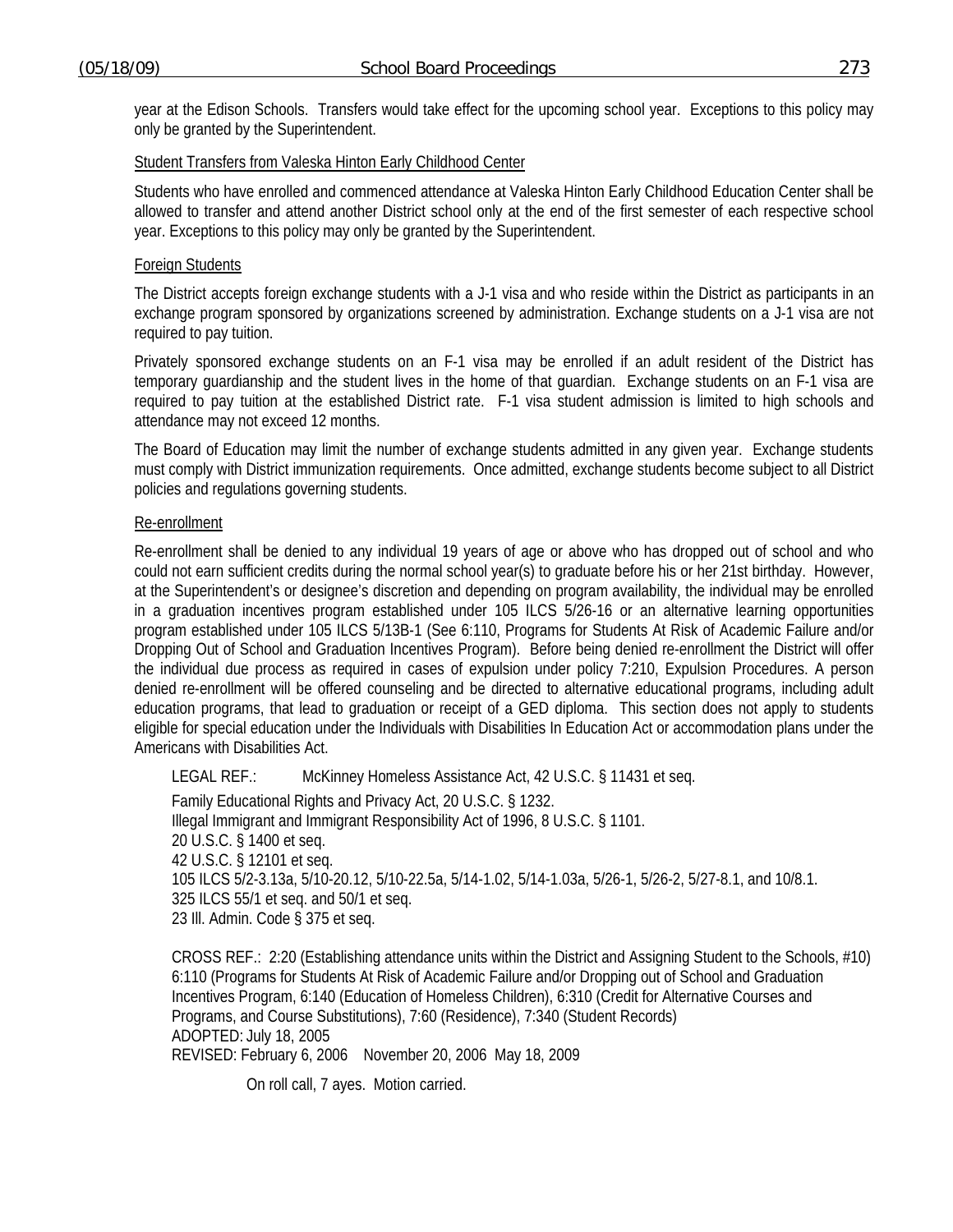# **Policy 8:22 Community Relations**  *Building Rental Philosophy*

# I. PHILOSOPHY

All school facilities, classrooms, auditoriums, gymnasiums, cafeterias, playgrounds, athletic fields, etc., are designed primarily for school and school related activities and organizations, and educational and cultural activities of the broader school community.

School activities are those carried on by and for the school and include regular classes, adult education activities, and extra-curricular activities such as athletics, plays, programs, and contests. These shall have precedence over all other requests for use of school facilities.

However, the Board of Education recognizes that the school facilities are public, and insofar as other activities do not conflict or hinder the school program or school activities, facilities may be rented or used by others in accordance with the rental policies that follow, and insofar as they do not conflict with existing laws. The Board recognizes that charges are necessary so that school monies will not be used in the support of non-school activities.

# II. USE OF SCHOOL BUILDINGS AND GROUNDS

A. Type of Use permitted

The Board of Education permits use of schoolrooms, auditoriums, gymnasiums, and other facilities by civic, governmental, patriotic, religious, educational, parent groups and other organizations for meetings and uses intended to promote the public welfare and deemed in the public interest. At least one site within each High School Attendance area will be designated by the Superintendent , designee, as a Community Learning Center" whereby parent involvement information and activities may be disseminated and coordinated as required under NCLB and Title 1.Because of the nature of the facility, the Stadium will seldom be rented to outside groups, and never for outside activities that would be injurious to the turf.

B. Control and Management

All school facilities shall be under the general control and supervision of the Superintendent of Schools, or such person designated by him or her, subject to the terms and provisions of this policy and other rules and regulations which may be enacted by the Board of Education.

C. Supervision

Proper supervision satisfactory to the Superintendent of Schools or his/her representative shall be provided at the expense of the organization using the facility. If necessary, police supervision may be required. This provision is made to ensure good order, the protection of the property, the observance of the rules of the Board of Education, and the prevention of people wandering throughout the building or being on the school premises elsewhere than in the designated rooms and their direct approaches. No meeting shall be held until the designated school authority has received satisfactory assurance that proper supervision will be provided.

D. Proper Help

Auditoriums, gymnasiums, and other rooms may be used by the general public only under the direct management of persons qualified to use and care for the equipment therein. The District reserves the right to determine which equipment can be used by the public and which equipment requires District supervision to operate.

- E. The Principal and/or Director of Buildings and Grounds reserve the right to determine the number of operation and security personnel. This shall be a part of the cost to the renter and shall be included in the rental charge.
- F. Time Evening meetings shall close by 10:00 p.m. If it is necessary for a renter to remain past the specific closing time, the renter shall be responsible for any overtime salaries or charges that must be paid.
- G. No school facilities or equipment beyond those granted in the application shall be used.
- H. No applicant for use of a school facility shall sublet or reassign the facility rented.
- I. Applicants shall observe all requirements of the State Life Safety Code for schools and all local fire department regulations.
- J. High school kitchens and student centers shall not be rented under normal circumstances.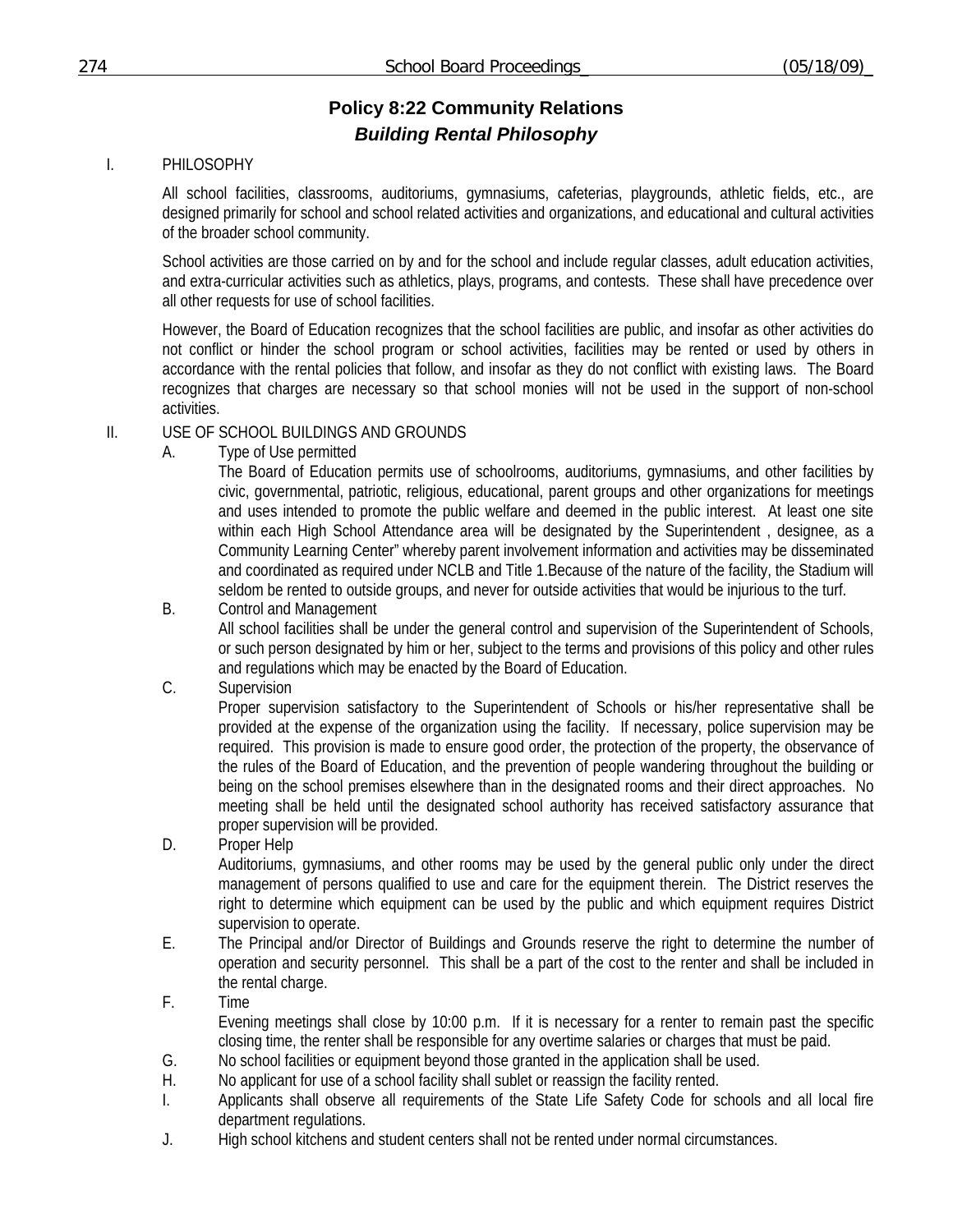K. Alcohol, Drugs, and Tobacco

The use of alcoholic beverages and dangerous drugs or chemicals upon school premises is strictly prohibited. No persons under the influence of alcohol or dangerous drugs or chemicals will be permitted in the building. Smoking is not permitted anywhere on District property.

- L. Any decorations erected shall be put up in a manner that will not be destructive to school property. The renter shall be responsible for the removal of all decorations prior to the beginning of the next school day.
- M. Rental of School Equipment Because school equipment is fragile, because of possible insurance restrictions, and because of the difficulty of assessing responsibility for damages that may occur, school equipment may not be rented or loaned to individuals and organizations unless specified in the building rental request.
- N. In case of any damage to school property while in use by those engaging the facilities, the cost of necessary repairs shall be paid to the School District before further use shall be granted to them.
- O. Users shall furnish proof of insurance upon request.
- P. The Principal and/or the Director of Buildings and Grounds reserve the right to determine the suitability of requested facilities for the type of activities planned.

# III. CATEGORIES OF USERS OF SCHOOL PROPERTY

The Board of Education recognizes four categories of users of school facilities.

- A. Use of school facilities for School District connected activities, including recognized parent, teacher, student, and community groups or events.
- B. Use of school facilities by such organized youth character building agencies as is approved by the Board of Education.
- C. Use of school facilities by governmental, civic, charitable, or religious groups provided there is no admission charge for the activity and it is open to the public.
- D. Use of school facilities by organizations that charge an admission fee or solicit contributions for their activity.

# IV. SCHEDULE OF CHARGES

- A. Use of school facilities by Category A users will be at no charge, providing it is in accordance with their organizational purpose.
- B. No charge will be imposed on Category B users for normal activities. Actual costs may be charged for custodial services, utilities, etc., incurred beyond those required for regular activities.
- C. Use of school facilities by Category C users will be charged on the basis of actual cost of material, utilities, and labor to the School District providing there is no admission charged or collection made, in which case they become Category D users.
- D. Users of school facilities in Category D will be charged an amount estimated to approximate the charges of comparable privately owned facilities.
- E. The schedule of charges will be reviewed annually and updated along with other District fees at the July 1 organizational meeting.

# V. RENTAL PROCEDURES

- A. Applications for the use of school facilities shall originate with responsible organizations or individuals located within School District 150 and shall be made with the Building Principal of the school involved. Requests for rental of school facilities during periods that the Principal is not on duty shall be made through the office of the Director of Enterprise Services.
- B. Requests for rental of District properties other than schools shall be submitted to the Director of Enterprise Services.
- C. Any organizations applying for use of school facilities shall be required to complete the necessary forms required by the School District and these must be signed by a responsible individual.
- D. All applications for the use of school facilities will be acted upon in order of their filing. The Superintendent of Schools, or other school official authorized by the Superintendent, is granted authority to refuse the use of school facilities to any lessee, when in their opinion such use would not be to the best interest of the public.

Action upon applications submitted before the beginning of the school year may be postponed until the month of October in order for the school organizations to complete their calendars of activities.

E. Application should be made as early as possible prior to the requested date of usage.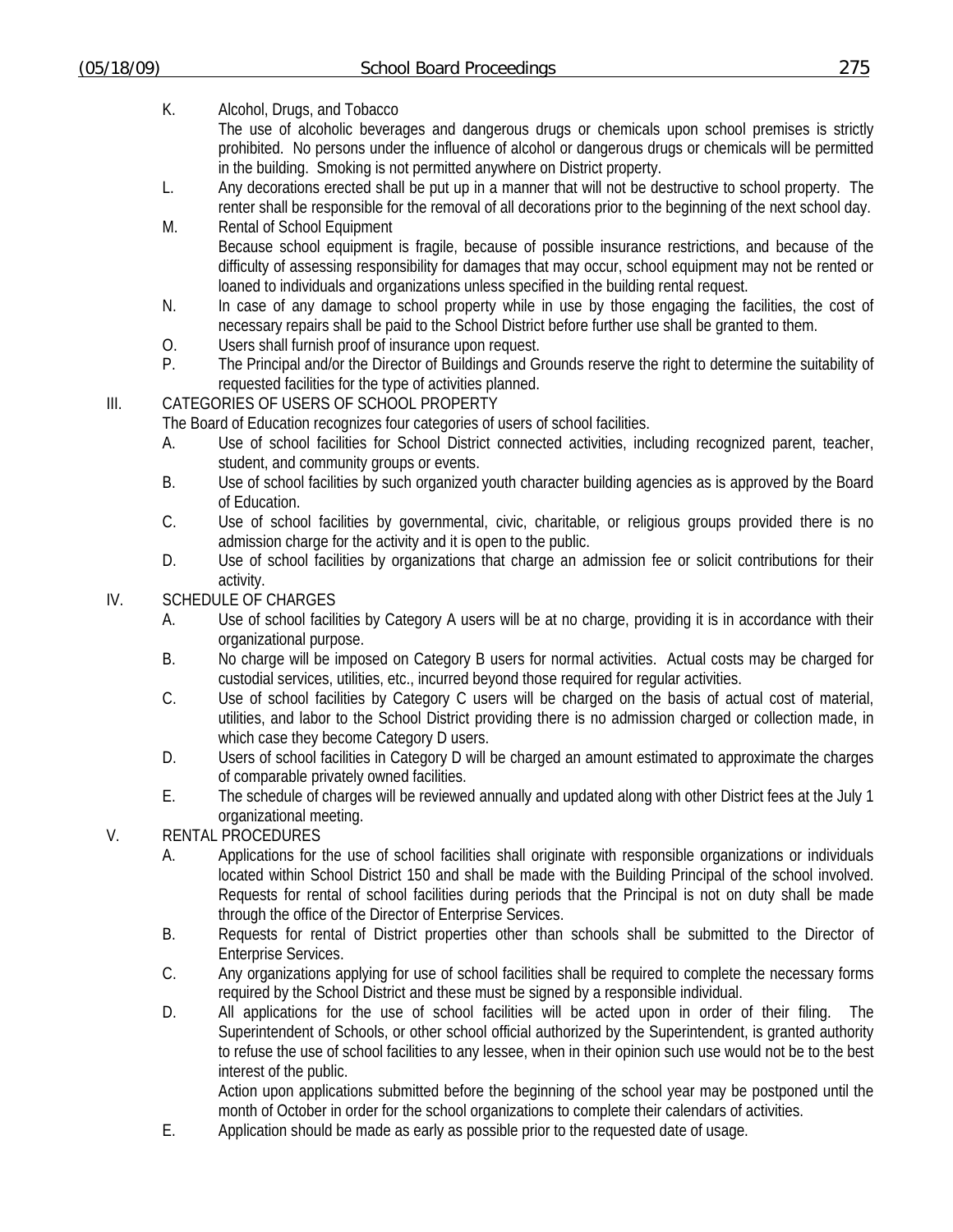- F. Payment of the rental fee should accompany the application for the use of a school facility. If additional charges are incurred, they will be billed promptly.
- G. Any violation of the rental agreement, non-payment of rental fees, or refusal to pay damage costs will result in the responsible persons or organization being made ineligible for further rental of school facilities.

# **BUILDING RENTAL CHARGES – HIGH SCHOOL**  FACILITY CATEGORY CONTROLLED TO CATEGORY CONTROLLED A CATEGORY D 2 hours 3 hours 4 hours 3 hours 3 hours 4 hours (Minimum Charge) (Minimum Charge) Gym w/locker & shower room \$136.37 \$159.94 \$184.61 \$505.62 \$573.68 Gym only \$120.74 \$144.31 \$167.88 \$464.16 \$527.90 Auditorium \$136.37 \$159.94 \$184.61 \$505.62 \$573.68 Classroom \$57.00 \$73.04 \$89.08 \$222.64 \$285.35 Additional Classroom \$16.04 \$16.39 \$16.74 \$87.17 \$87.52 Library \$69.29 \$86.83 \$104.37 \$310.10 \$357.43 Cafeteria (no food) \$136.37 \$159.94 \$184.61 \$505.62 \$573.68 Cafeteria (food, but not using kitchen) \$159.80 \$180.83 \$203.42 \$586.41 \$646.79

#### **BUILDING RENTAL CHARGES – ELEMENTARY SCHOOLS**

| <b>FACILITY</b>                        |         | CATEGORY C       |         |          | <b>CATEGORY D</b> |          |
|----------------------------------------|---------|------------------|---------|----------|-------------------|----------|
|                                        | 2 hours | 3 hours          | 4 hours | 2 hours  | 3 hours           | 4 hours  |
|                                        |         | (Minimum Charge) |         |          | (Minimum Charge)  |          |
| Gym<br>w/locker<br>&<br>shower room    | \$57.02 | \$72.51          | \$88.00 | \$184.47 | \$221.32          | \$260.72 |
| Gym only                               | \$49.99 | \$65.48          | \$80.97 | \$171.39 | \$205.16          | \$258.27 |
| Classroom                              | \$42.00 | \$55.84          | \$69.68 | \$138.99 | \$191.44          | \$242.24 |
| Additional classroom                   | \$7.62  | \$7.97           | \$8.32  | \$36.44  | \$38.12           | \$39.79  |
| Library                                | \$54.48 | \$68.97          | \$83.46 | \$120.58 | \$198.01          | \$231.60 |
| Kitchen (if used for<br>serving meals) | \$17.18 | \$22.93          | \$27.68 | \$87.46  | \$105.83          | \$123.17 |

# **CHARGES FOR RENTAL OF EQUIPMENT LISTED BELOW ARE IN ADDITION TO THE BUILDING RENTAL**

**CHARGES** 

| <b>EQUIPMENT</b>             | <b>CATEGORY C</b>     | <b>CATEGORY D</b>          |
|------------------------------|-----------------------|----------------------------|
| Stage Lights                 | $$5.62/hr. + labor$   | \$16.88/hr. + 300% labor   |
| <b>Public Address System</b> | $$5.62/hr. + labor$   | \$16.88/hr. + 300% labor   |
| <b>Choral Risers</b>         | Actual handling costs | 300% actual handling costs |
| Chairs and Bleachers         | Actual handling costs | 300% actual handling costs |
| Projector and Screen         | $$3.75/hr. + labor$   | \$15.50/hr. + 300% labor   |
| Piano and/or organ           | $$5.62/hr. + labor$   | \$16.88/hr. + 300% labor   |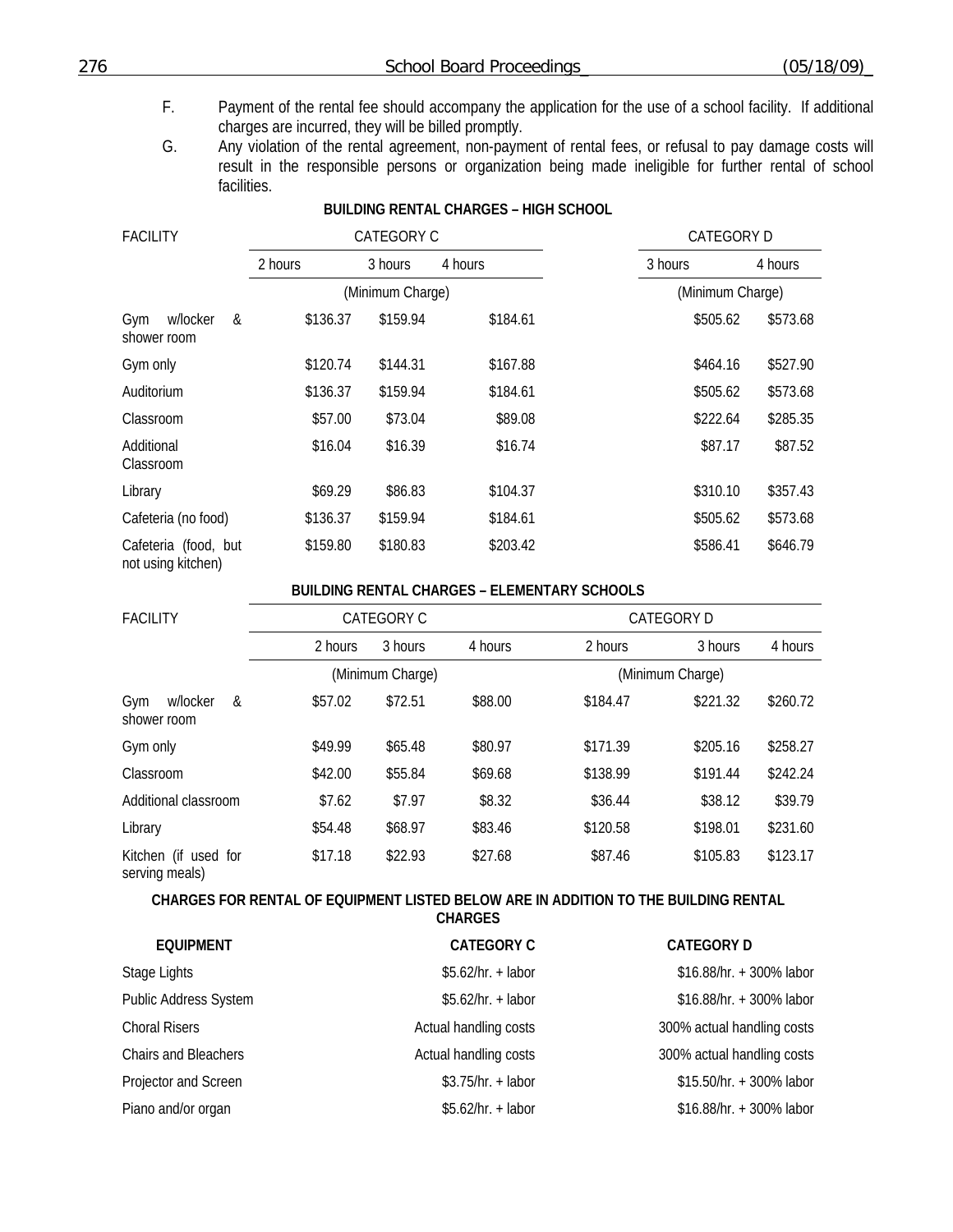P.E. equipment will not be rented. Equipment will be rented only when used in connection with the rental or use of school buildings.

NOTE: The aforementioned listing of facilities or equipment does not imply availability at a particular location nor obligate the Board to permit their use. Charges will be adjusted for ½ hour periods.

Doors will not be open more than 30 minutes prior to the specified time and will be closed 15 minutes after the specified time.

Trewyn and Roosevelt will be considered to be high schools in determining rental charges.

Each hour beyond 4 hours would be charged at the difference between the 3-hour and the 4-hour rate.

Practice sessions – ½ regular rental charge, subject to all provisions of Section II.

Labors costs for equipment will be charged at the rate of \$9.00 for staff and the minimum wage in effect for student helpers. The Principal shall determine how many people are needed. Payments directly to staff or students by the user are strictly forbidden.

CROSS REF: 2:20 (Powers and Duties of the Board of Education), 8:20 (Community Use of School Facilities), 8:22 (Categories of Users of School Property, IIIA), 8:96 (District Parent Involvement, #11), 8:100 (Relations with Other Organizations and Agencies)

ADOPTED: July 18, 2005 REVISED: May 18, 2009

On roll call, 7 ayes. Motion carried.

. AGREEMENT WITH INFINTEC/UNITED CEREBRAL PALSY OF GREATER CHICAGO – Moved by Stowell, seconded by Parker that the administration be authorized to enter into an agreement with Infinitec/United Cerebral Palsy of Greater Chicago to provide an evaluation of the assistive technology programs for Peoria Public Schools District 150.

Dr. O'Brian explained that this type of project has been approved for Stimulus Funding.

On roll call, 7 ayes. Motion carried.

# **INFORMATION ITEMS – REPORTS FROM SUPERINTENDENT AND STAFF** –

- 1. GOAL 1 STUDENT ACHIEVEMENT
- 2. Goal 2 FISCAL RESPONSIBILITY FINANCE REPORTS Dr. Butts presented this report for the Board's information and review.

 PURCHASE ORDERS OVER \$2,500 – Dr. Butts presented this report for the Board's review. Questions were asked and answered regarding the report.

- 3. GOAL 3 QUALITY STAFF
- 4. GOAL 4 SAFE, CARING ENVIRONMENTS Mr. Hinton reported that he and Mr. Ryon will be meeting with Board members to speak about the design and construction and time lines for closing schools.
- 5. GOAL 5 CULTURE OF CUSTOMER SERVICE Mrs. Shangraw presented the following FOIA requests:

| Date           | Requestor             | <b>Disposition</b> |
|----------------|-----------------------|--------------------|
| April 20, 2009 | Sara Barwacz          | Pending            |
| April 29, 2009 | <b>Beth McDaniels</b> | Pending            |